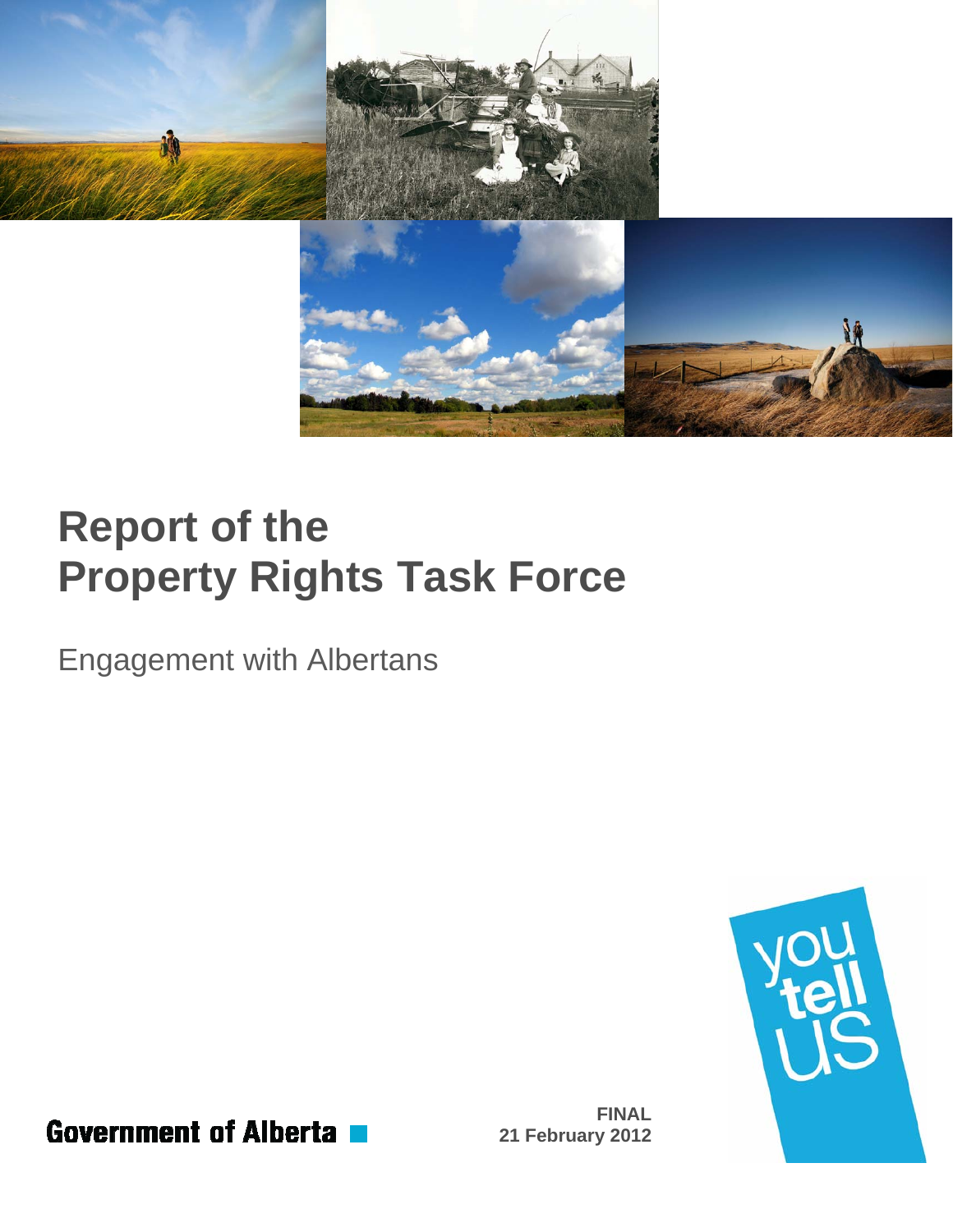## **Table of Contents**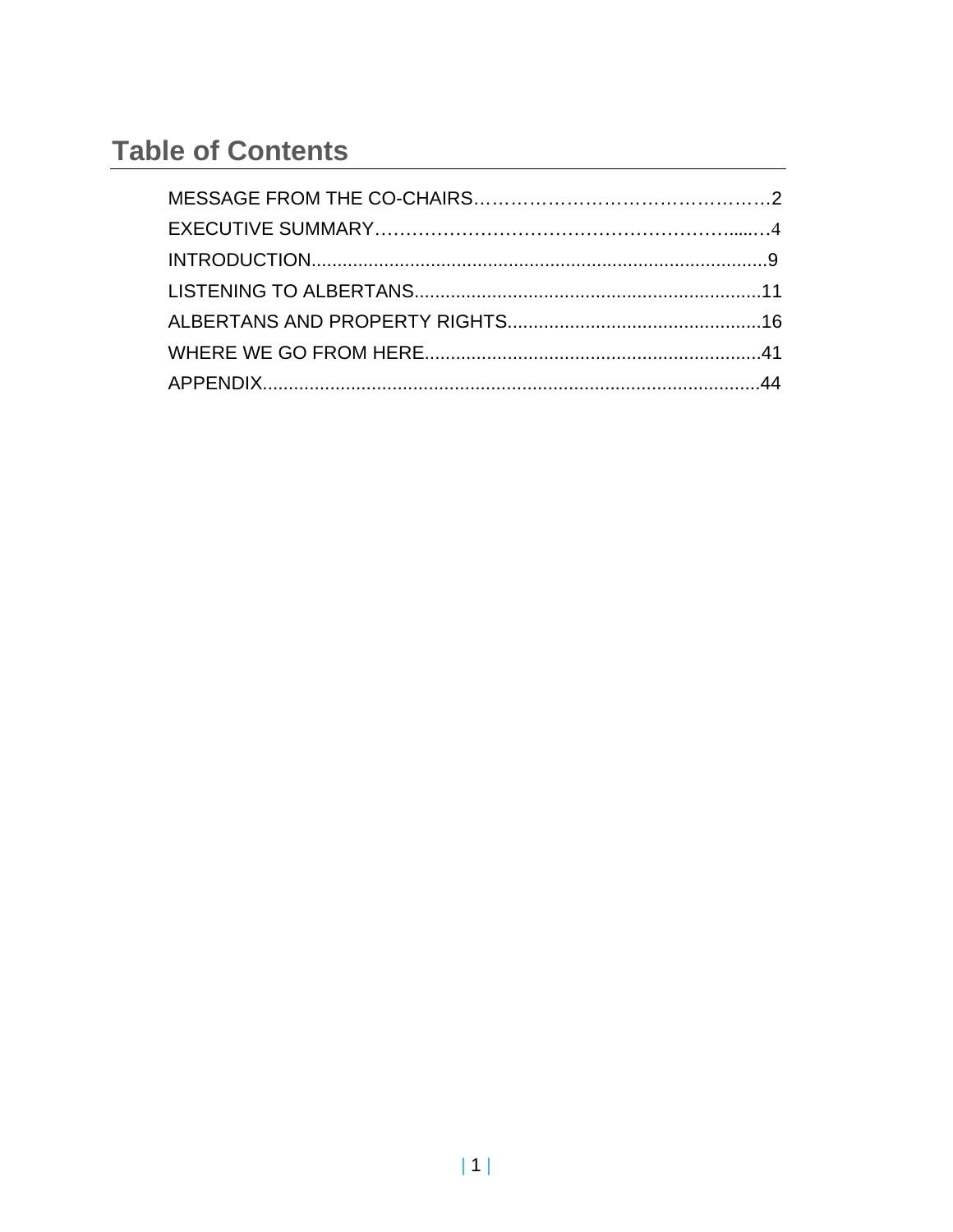## **Message from the Co-Chairs**

A point of pride for Albertans is the rugged individualism that has defined and shaped our province's history. Generations have poured their blood, sweat, tears and energy into making this province what it is today.

From a vast and untamed landscape, Albertans have developed a robust agriculture industry, emerged as world-class producers of natural resources, and built vibrant communities and a complex network of infrastructure to serve a growing population and economy.

Achieving this has not been easy, or without conflict. Throughout our province's history, an ongoing challenge has been to balance the individual rights of Albertans with the need for development in the public good. Striking this balance requires us to carefully navigate the property rights of Albertans.

Over the past decade, Alberta's rapid growth has made striking this balance more challenging, raising concerns among landowners about property rights in the province. Over the months of December 2011 and January 2012, the Property Rights Task Force had the privilege of listening to Albertans talk about these concerns, and hearing their suggestions for securing the property rights of Albertans. We had the opportunity to visit communities across the province and receive input from hundreds of Albertans from all walks of life.

In our travels, we were struck by the strong and deep emotions shared by Albertans as they discussed their land, their lives and their rights. This emotion is fuelled by many factors – difficult past experiences, current problems and challenges, concerns about the future, and even instances of misunderstanding and miscommunication.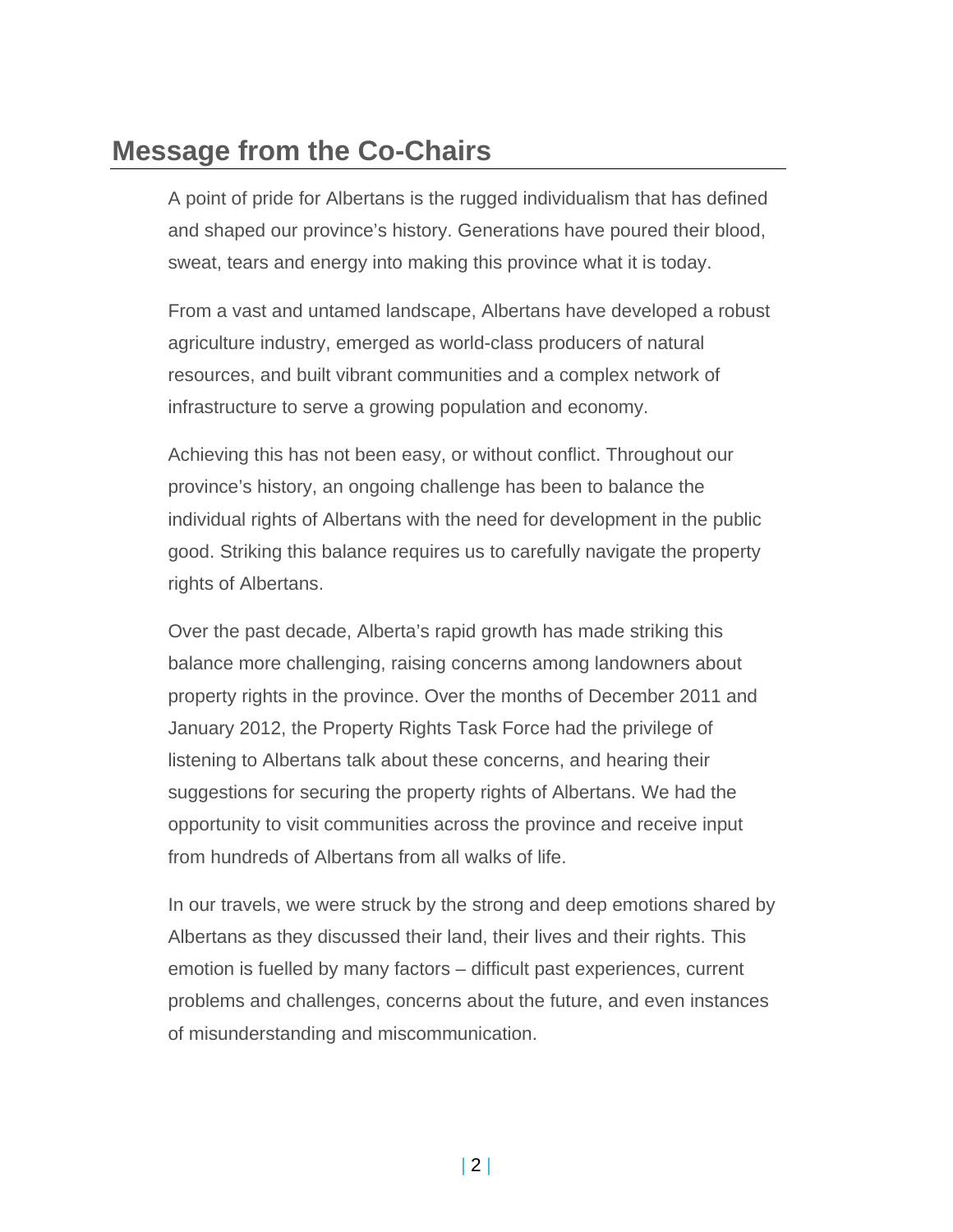The passion with which Albertans spoke and wrote reflects the incredibly important role that property rights play in people's lives. As one individual put it, "they are the fundamental underpinnings of our democracy and society."

The Task Force wishes to thank all those who took time from their busy lives to participate in this consultation. We also express our appreciation to all participants for the respectful manner in which they provided input, both during the meetings and in the many one-on-one conversations that took place before and after the formal sessions.

The Task Force also wishes to thank local media for their efforts in helping spread word about this consultation process, and for their informative coverage.

 It is our hope that this report fairly and accurately reflects the comments, perspectives and feelings shared by participants, and that it forms a useful basis for future actions to preserve and respect the vital property rights of Albertans.

Honourable Diana McQueen Honourable Evan Berger

Minister of Environment and Water Minister of Agriculture and Rural Development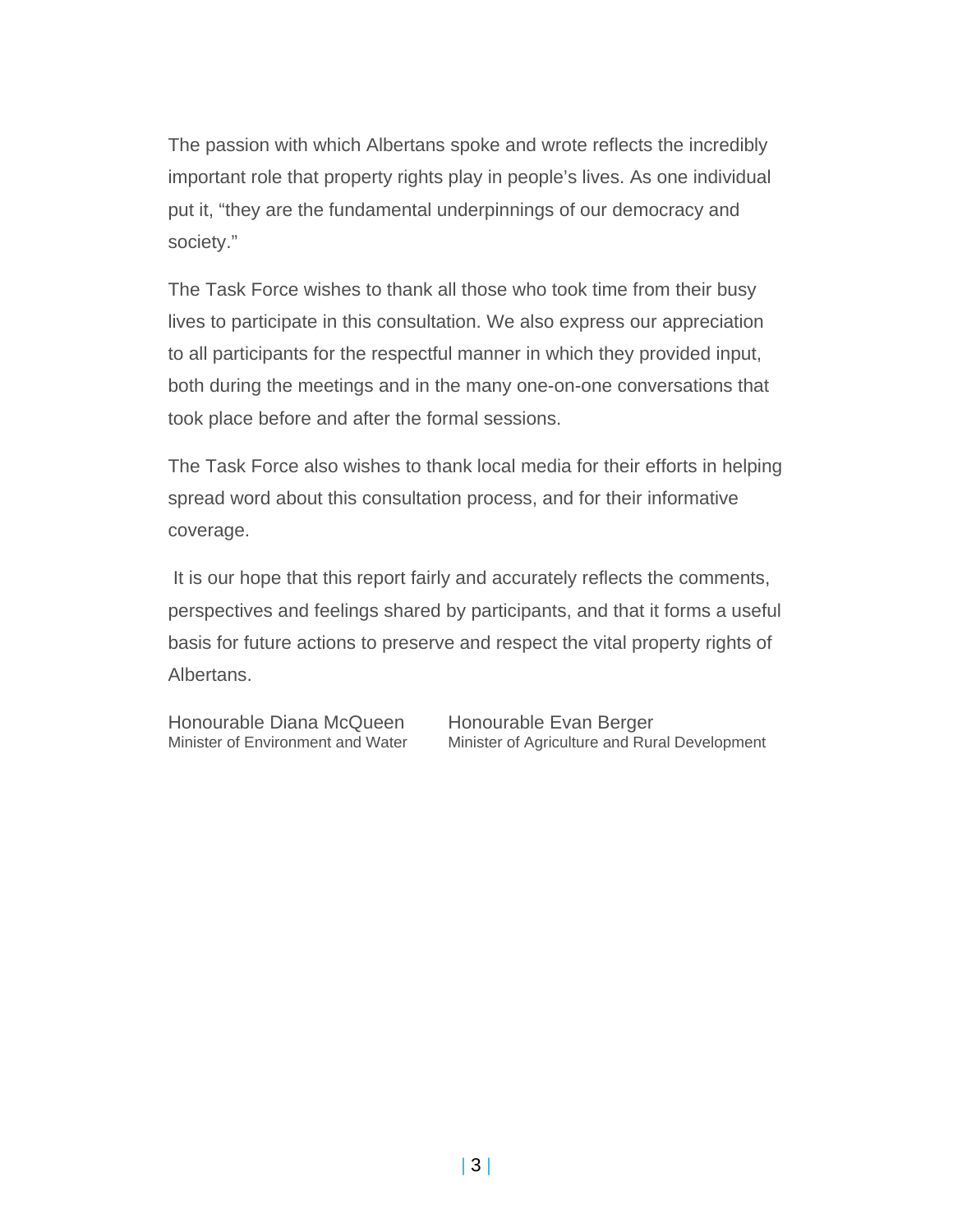## **Executive Summary**

## **Report of the Property Rights Task Force**

The Property Rights Task Force was created to listen to Albertans voice their concerns and ideas about how they would like their property rights respected. There is a broad understanding that our growing province creates a demand on the land and the need for responsible, common sense approaches to managing this growth. And while there is a desire to ensure Alberta reaches its potential, there is also a feeling that Albertans' property rights should not be compromised for the purpose of managing growth or development.

Albertans have told us that they must be actively consulted about management approaches and decisions on land use that affect them. They need to be assured that they have access to courts and representation to negotiate – or argue against – actions that could affect their property rights and, where ground must be given, they expect appropriate compensation.

Our report, "Engagement with Albertans," summarizes a range of issues brought forward to the Property Rights Task Force as well as the ideas proposed to address those concerns.

### **CONCERNS**

#### **Active consultation**

 Respondents to the Property Rights Task Force said there was a failure to meaningfully consult in the creation of the *Alberta Land Stewardship Act*, the *Carbon Capture and Storage Statutes Amendment Act,* the *Land Assembly Project Area Act* and the *Electric Statues Amendment Act*. Numerous participants suggested discarding all and starting over.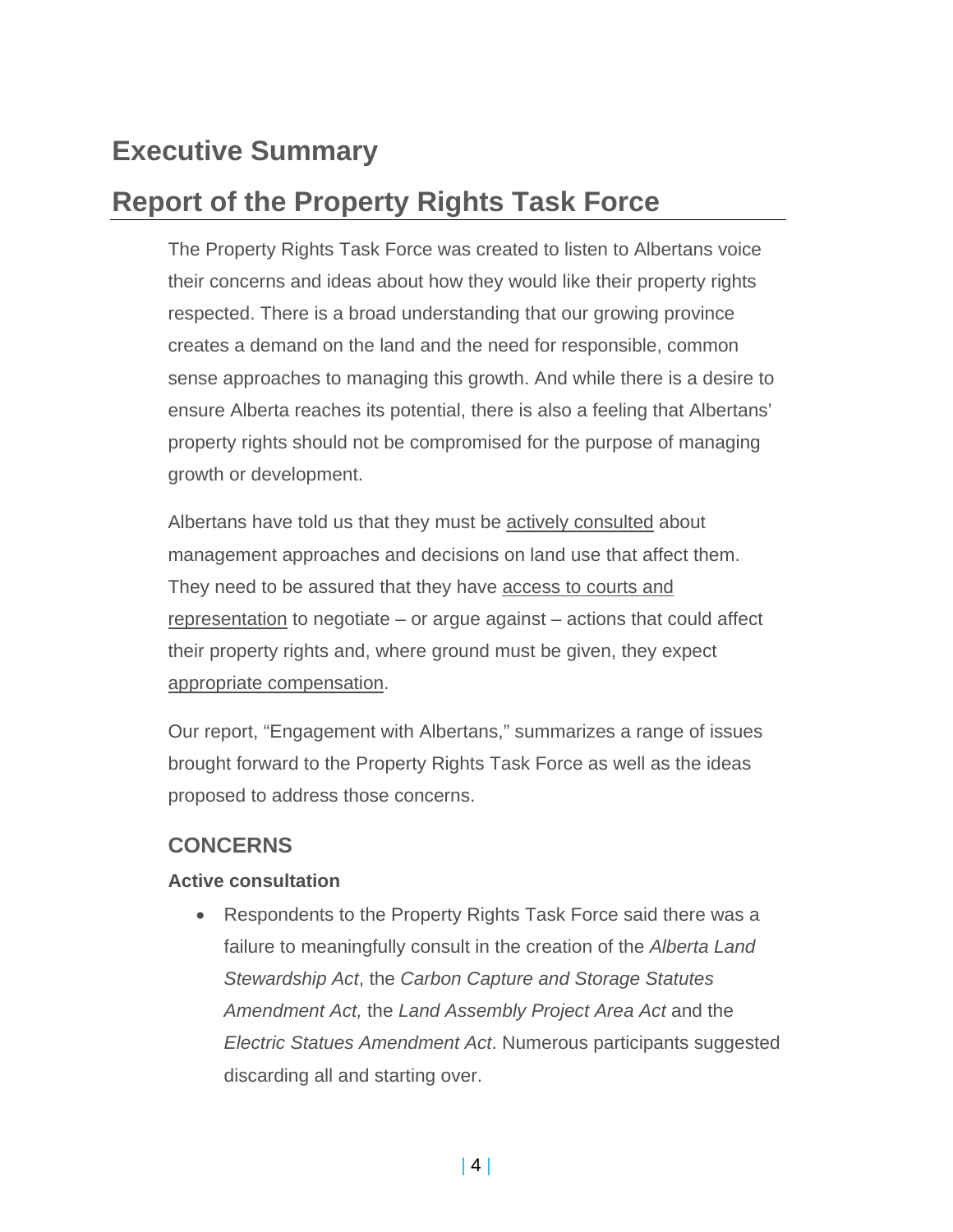- Similarly, there is seen to be inflexibility in regulatory bodies such as the Energy Resources Conservation Board (ERCB), the Alberta Utilities Commission (AUC) and the Surface Rights Board (SRB) because they have not responded or adapted to the growing pressures that property owners and land users have faced. Albertans want a full review of the guiding principles of these agencies – with public input – and, where no change is seen to be required, they want an examination of how these agencies deliver on their operating guidelines, again with public input.
- Many Albertans with freehold mineral rights said they felt there's been no consideration of the impact on their unique property rights from either urban growth or resource development technologies. These Albertans want an examination of the processes and mechanisms in place to protect their rights and want to have a voice in recommendations to strengthen them.

#### **Appropriate Compensation**

- Where formulas for compensation for intrusions on property rights exist, landowners said they are based on outdated financial values and overly restrictive considerations. They also said they do not adequately allow for impacts on neighbours who may be affected.
- Numerous Albertans pointed to the proliferation of unused energy industry infrastructure, unused transportation rights of way and various other physical remnants of past land uses that continue to impact current property rights. In many cases, these legacy holdings are retained because of a potential future use or value, but continue to be bound by agreements that don't reflect current values, resulting in landowners who are not adequately compensated.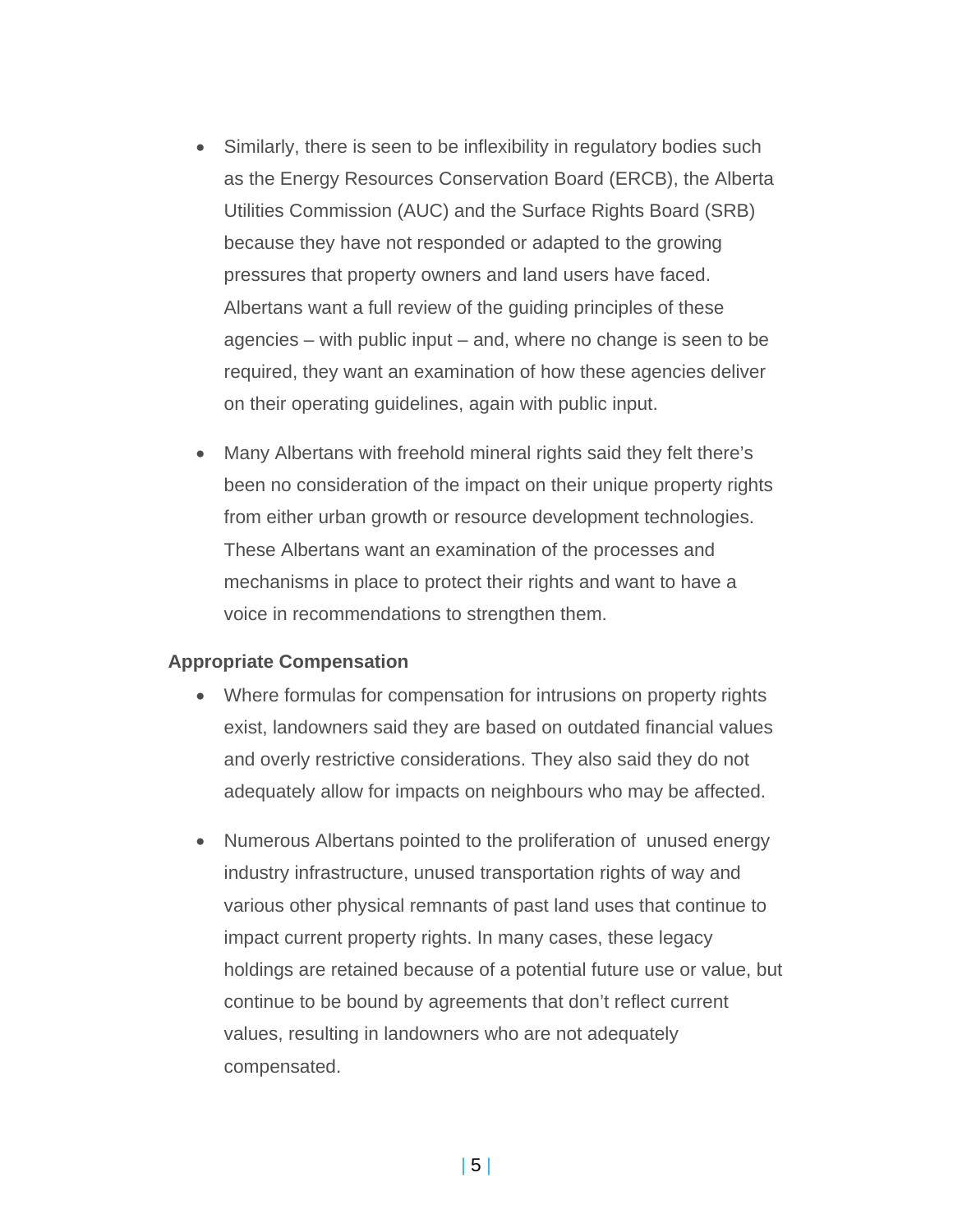#### **Access to the Courts and Representation**

- Some participants said a landowner or renter has little help when faced with a potential infringement of their rights by industry or government. There is an imbalance of power.
- Repeatedly, the Task Force heard the concern that some Albertans believed various legislative changes – or contemplated regulation – would remove a right to appeal to the courts.
- Across various pieces of new legislation, there is the belief that additional restrictions on landowners' access to encumbered property was created.

### **ADVICE FROM PARTICIPANTS**

In addition to asking for issues and concerns, the Task Force asked for ideas and advice on steps that could alleviate those issues or concerns. Grouped under the three main themes of Active Consultation, Appropriate Compensation and Access to the Courts and Representation, these were the predominant suggestions:

#### **Active Consultation**

- Albertans want a conversation on exactly what "property rights" are. They not only want to explain what they see as their property rights, but hear what the government, regulators, industry and others view as a landowners' or users' property rights are and should be.
- Some Albertans want a clear, powerful statement of property rights enshrined in legislation.
- Many participants said they see previous consultations on the various pieces of property-affecting legislation as a pretense. They noted that when legislation – the actual language of a Bill – is presented first in the Assembly before it is made public, it reinforces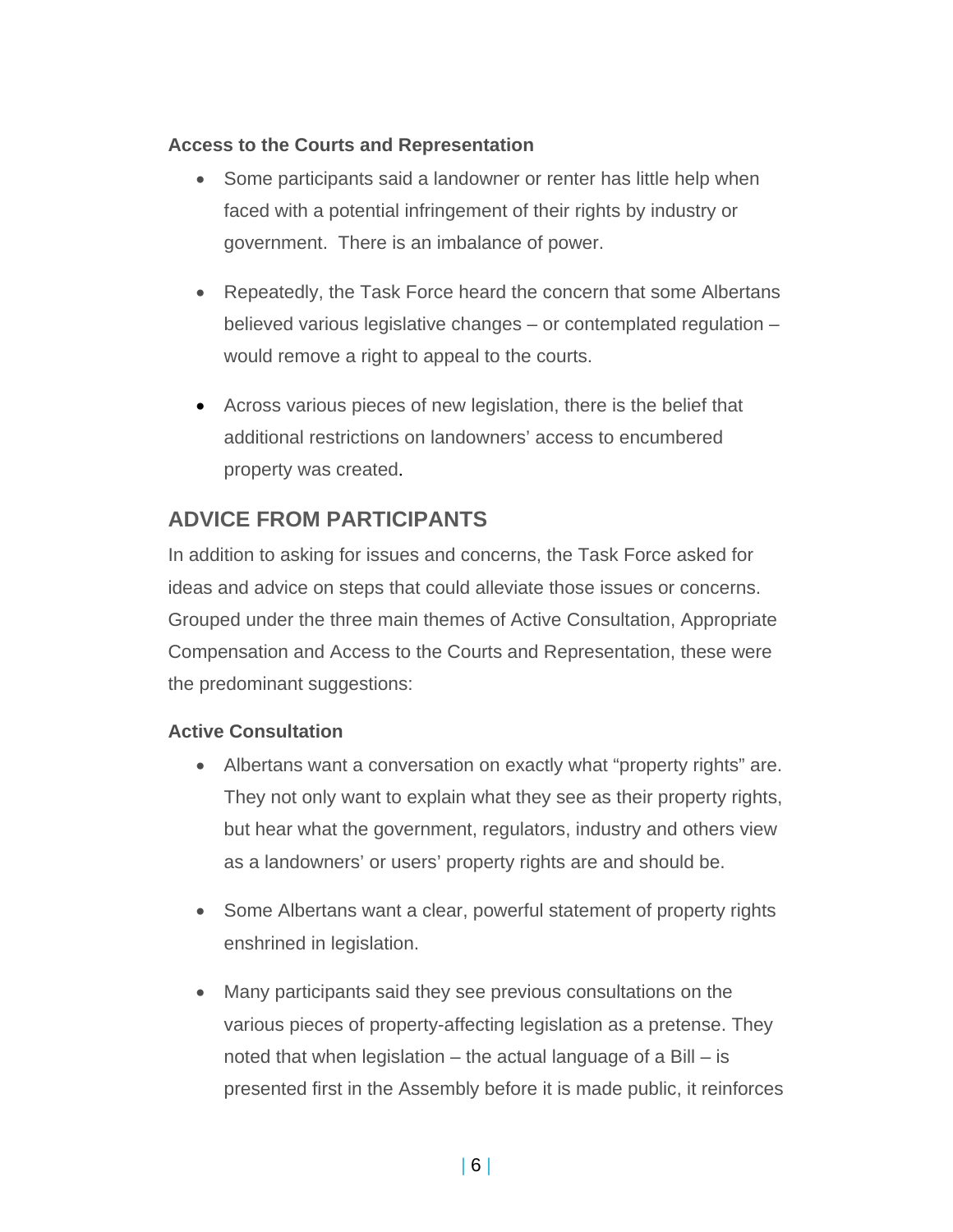A prominent concern was the timeliness and thoroughness of the removal of unused industrial infrastructure – pipelines, well heads etc – or unneeded encroachments such as former rights-of-way. Albertans want rules for removal and remediation of the land tightened and industry held to a higher standard.

#### **Appropriate Compensation**

- Some Albertans told the Task Force to review and repair current rules for compensation. Where compensation formulas or eligibility is spelled out in law or regulations, these formulas or rules should not differ for various land uses – highway, powerline or oil well . Compensation for neighbouring property owners or land users who are affected by landuse changes should also be addressed.
- Although not strictly a question of compensation, the impact of abandoned infrastructure or unused encumbrances should be recognized and compensated for at current values. Not only would this compensate the property rights holder for the infringement, but may create a greater incentive for the removal of the detritus and reclamation of the land.

#### **Access to the Courts and Representation**

- Participants want to ensure that laws do not remove the right to appeal any decision independently of the decision-maker, specifically to the Courts. Many asked for this to be made explicit in all relevant legislation.
- Some Albertans believe there is an unlevel playing field when their property rights are threatened by government, industry or other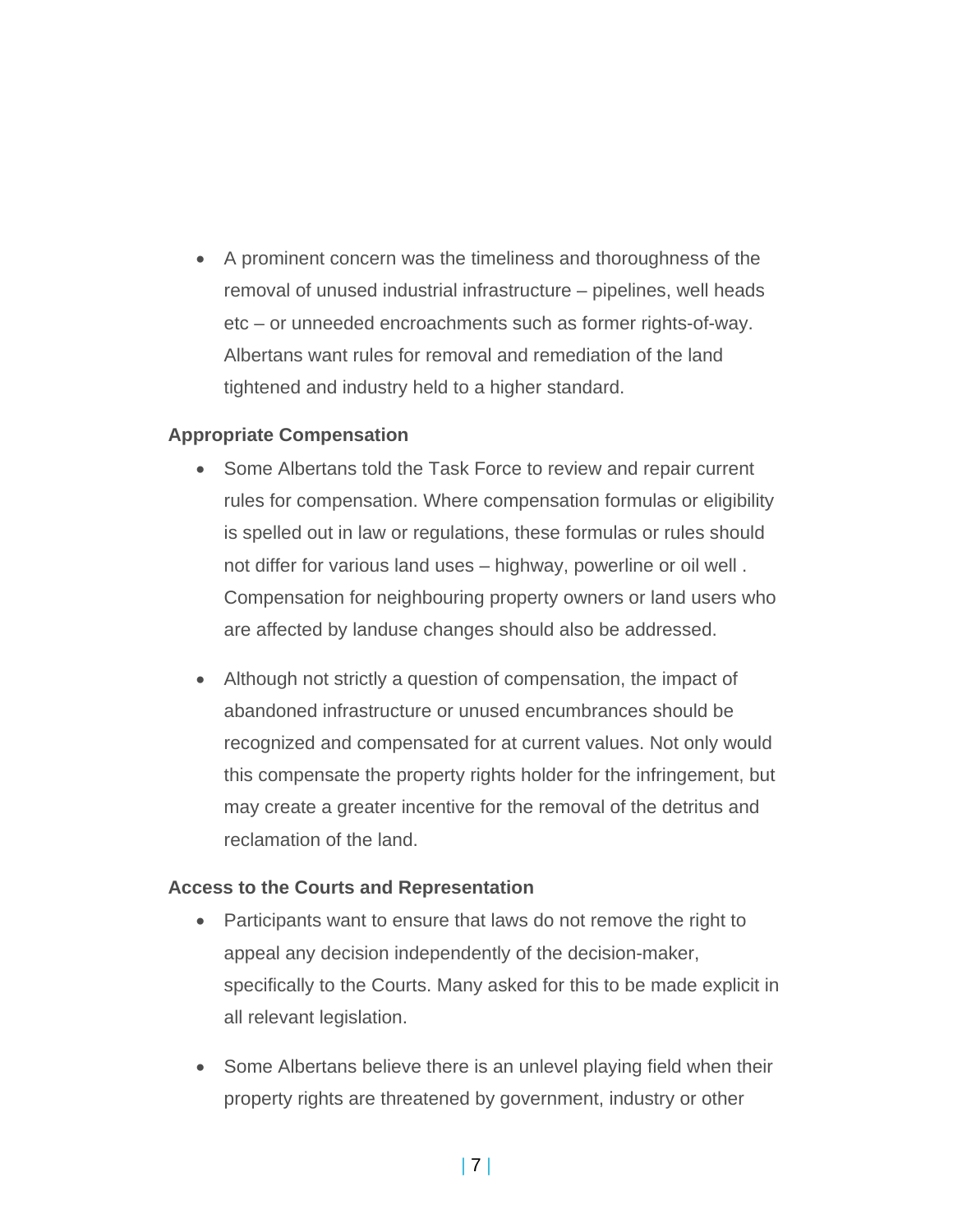### **CONCLUSION**

There were many and varied specific concerns raised by Albertans during the work of the Property Rights Task Force about the potential for growth and approaches for management of that growth to impact their property rights. Many Albertans believe these can be resolved with a dedicated effort and resolve to ensure that property rights holders and land owners have 1) full information and understanding of the pressures through an active consultation; 2) enhanced ability to protect their interests, including access to the courts and 3) appropriate compensation where a land or property value is lost or impacted.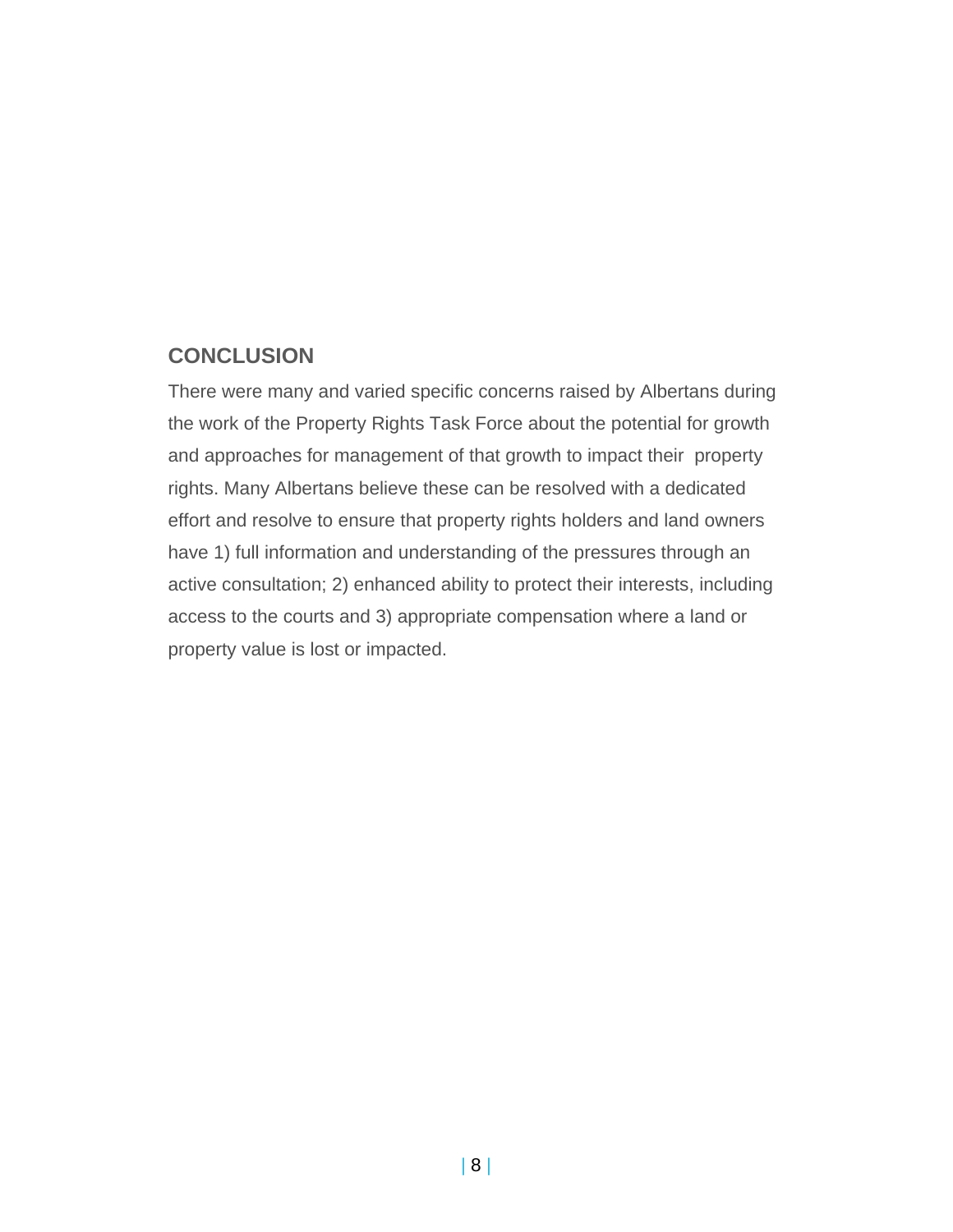## **INTRODUCTION**

Property is a cornerstone of Alberta society.

For many Albertans, the concept of property is linked first and foremost to owning or renting a home. However, property is fundamental to our way of life in many other ways, especially when it comes to the land and resources beneath our feet.

Alberta's agricultural producers own and lease land to grow crops and raise livestock, and play an important role in managing ecologically important areas. Natural resource industries, such as forestry and energy, work on and under the land to develop Alberta's abundant resources. Outdoor enthusiasts use land for recreational enjoyment and activities such as hunting, fishing and trapping.

Private landowners across Alberta use their land to earn income, to use and enjoy, and in many cases, to maintain a way of life that's been passed down for generations.

#### **Members of the Property Rights Task Force**

*Chair* Honourable Diana McQueen *Minister of Environment and Water* 

*Vice-Chair*  Honourable Evan Berger Minister of Agriculture and Rural Development

Honourable Verlyn Olson, Q.C. Minister of Justice and Attorney General

Honourable Jeff Johnson Minister of Infrastructure

Honourable Cal Dallas Minister of Intergovernmental, International and Aboriginal Relations

Honourable Frank Oberle Minister of Sustainable Resource Development

Mr. Raymond Prins MLA for Lacombe-Ponoka

Mr. Arno Doerksen MLA for Strathmore-Brooks

Mr. Doug Elniski MLA for Edmonton-Calder

Public lands are managed by the

Government of Alberta to support agriculture, resource development, tourism and recreation, and many other uses for the benefit of all Albertans. Increasingly, as our population continues to grow, there can be several different activities happening on the same piece of land.

In the course of these activities, Albertans depend upon their property rights.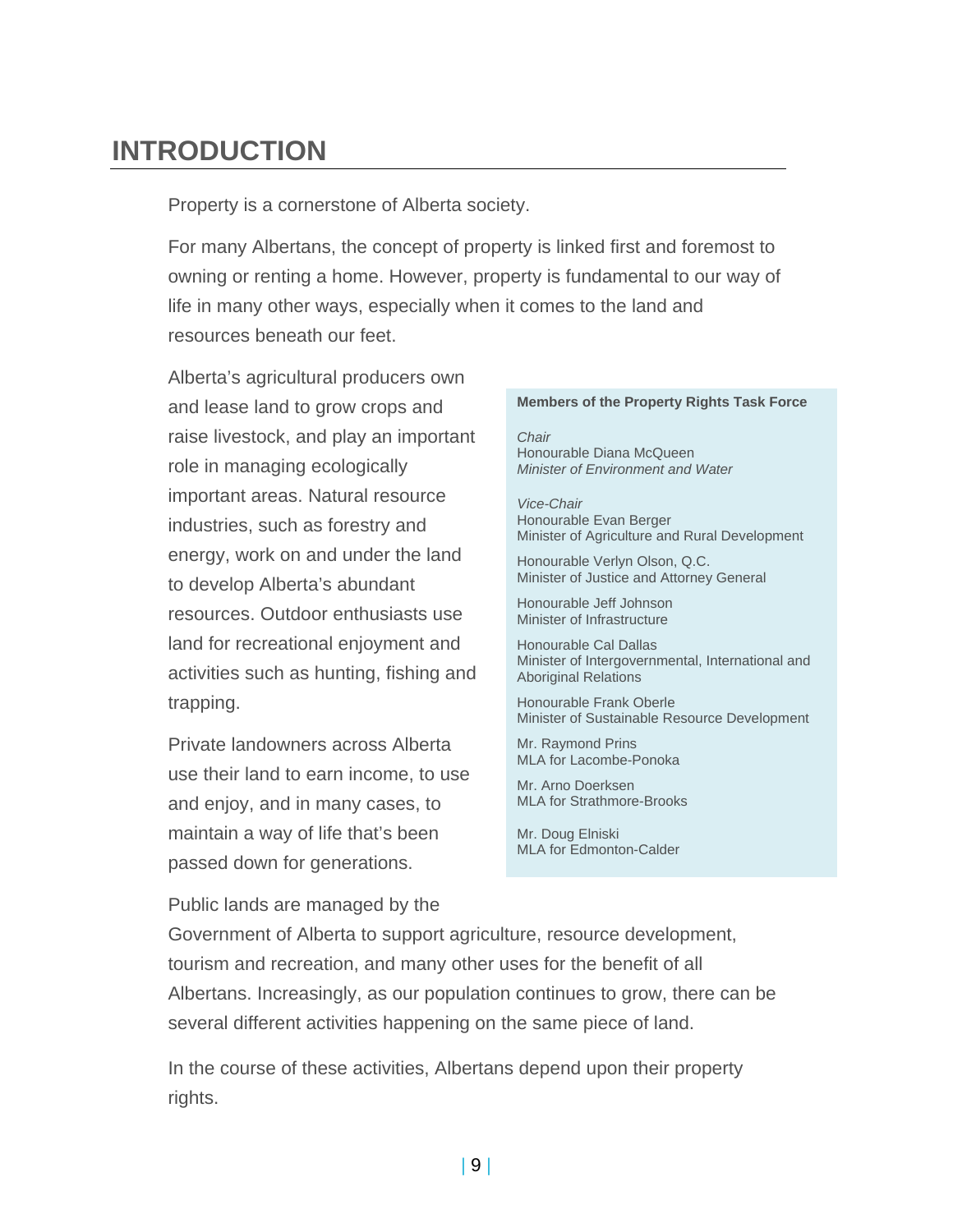In recent years, the Government of Alberta has pursued a number of initiatives relating to land and resource management. Landowners in the province have raised concerns that their property rights need to be better respected.

In response, Premier Alison Redford established the Property Rights Task Force in November 2011.

The Task Force was formed to listen to Albertans about their concerns with respect to property rights.

This report reflects what the Task Force heard from Albertans, including their suggestions about how the Government of Alberta can ensure the rights of property owners and land users are strengthened.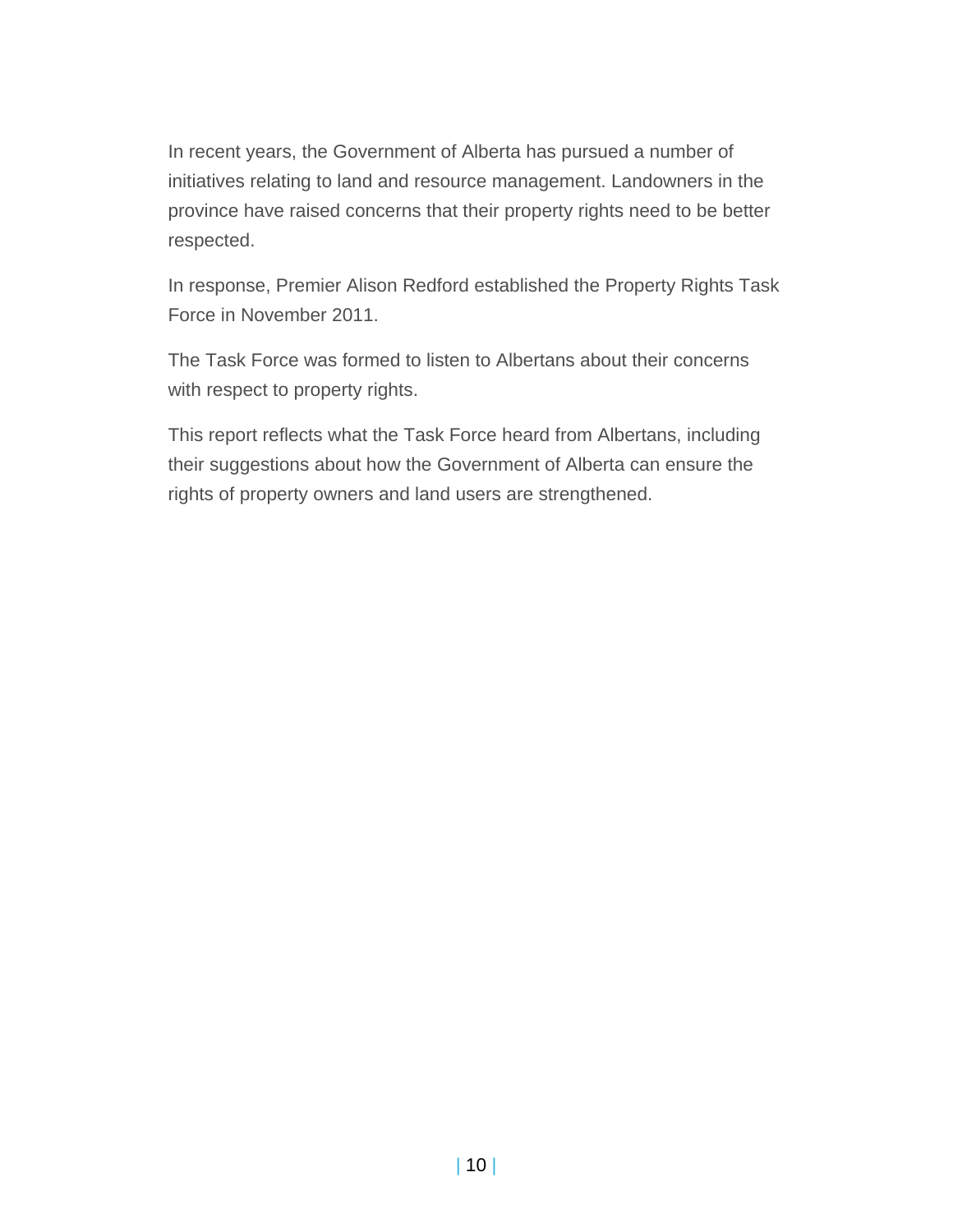## **LISTENING TO ALBERTANS**

While the Task Force was asked to engage with Albertans in a discussion of property rights, the overarching mission of the Task Force was to listen.

The Task Force received input from Albertans through a number of methods.

A Property Rights Task Force website was established. This provided information about the Task Force and outlined the different ways Albertans could offer their views.

The website included an online survey. This survey asked respondents for their opinions about property rights in Alberta, including how they believe their property rights have been affected over time. The survey also asked respondents for their ideas on what should be done to respect property rights, including considerations such as compensation, opportunities to influence decision-making, and access to appeal processes. Albertans had the option of completing the survey by telephone.

The survey was available from January 4, 2012 through January 23, 2012. A total of 290 responses to the survey were received.

The Task Force also accepted written submissions from Albertans through email, traditional mail, and at community meetings.

A total of 74 written submissions were received, and 88 telephone calls were received from Albertans.

In addition, the Task Force met in person with concerned Albertans and stakeholders.

Two meetings were held with key stakeholder groups: one on December 13, 2011 in Leduc, and the other on December 19, 2011 in Airdrie. Stakeholders who attended these meetings included representatives from: landowner associations and advisory groups; leaseholder organizations; freehold mineral owners; the energy industry, agricultural producers; and municipalities.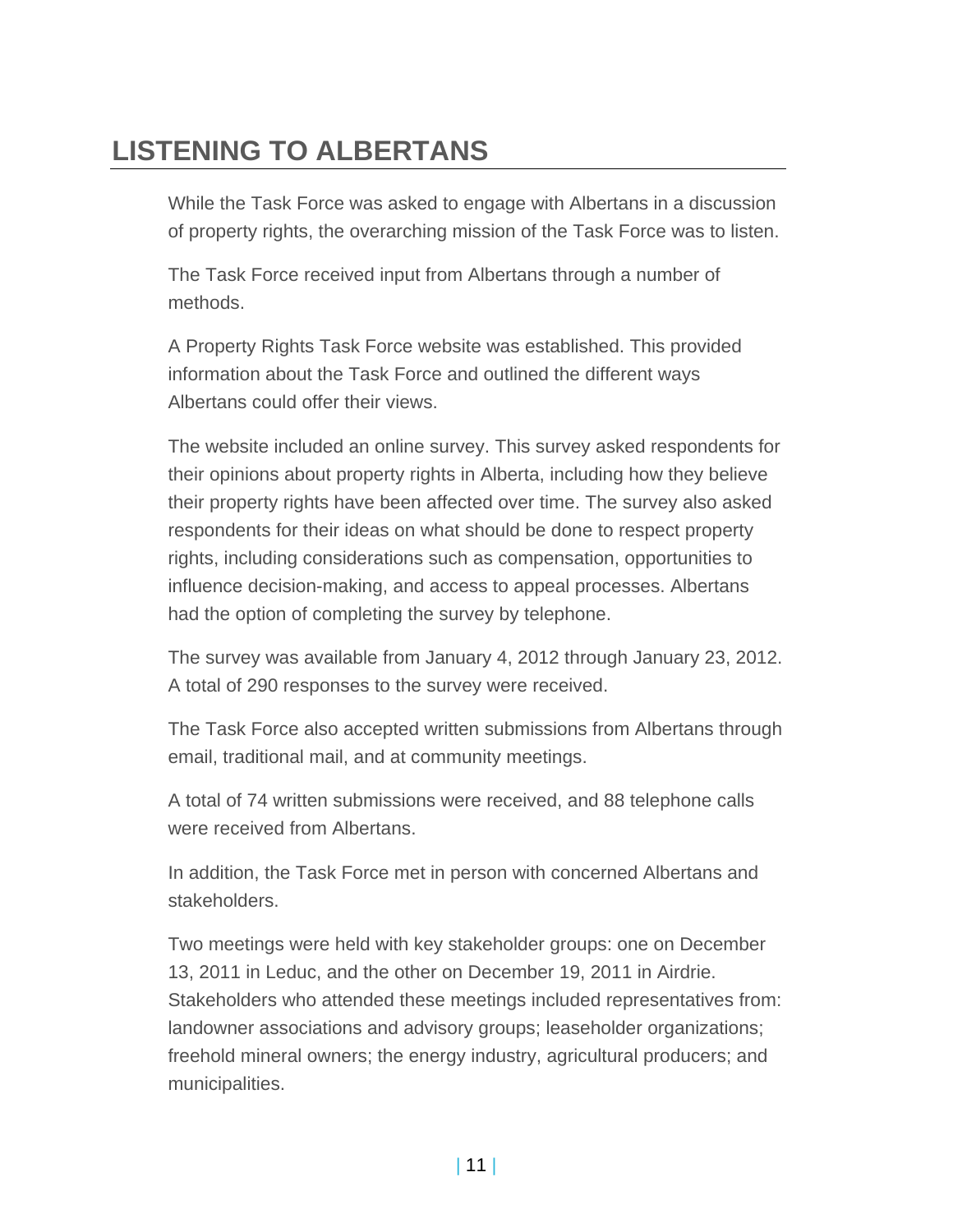Throughout January, the Task Force held 10 community sessions across the province. These sessions welcomed general attendance by stakeholders, individual landowners and interested members of the public.

An estimated 1,035 people attended the community sessions and 26 people attended the stakeholder meetings.

Attendees of all in-person meetings were invited to express their concerns about property rights in Alberta. They were also invited to provide advice and suggestions to the Task Force about how property rights could be strengthened. The meetings were not intended to achieve consensus, but to canvass the full range of views among attendees.

It was extremely important to the Task Force that Albertans participating in the stakeholder meetings and community sessions had the opportunity to be heard freely and frankly. Accordingly, these were structured to enable attendees to speak openly and convey their views as comprehensively as possible.

The Task Force did not wish to pre-suppose what people would say, or have an overly managed process. Therefore, rather than specific or leading questions about property rights, attendees were asked two very general questions:

- What are your issues or concerns with respect to property rights in Alberta?
- What ideas or advice would you like to share with the Task Force as it develops recommendations for the Government of Alberta?

Independent facilitators – not Government of Alberta employees – moderated discussions among attendees, to ensure each person had the opportunity to speak and be heard. The facilitators captured people's views and perspectives on flipcharts, making an effort to double-check with people that their opinions were fairly, accurately and reasonably reflected.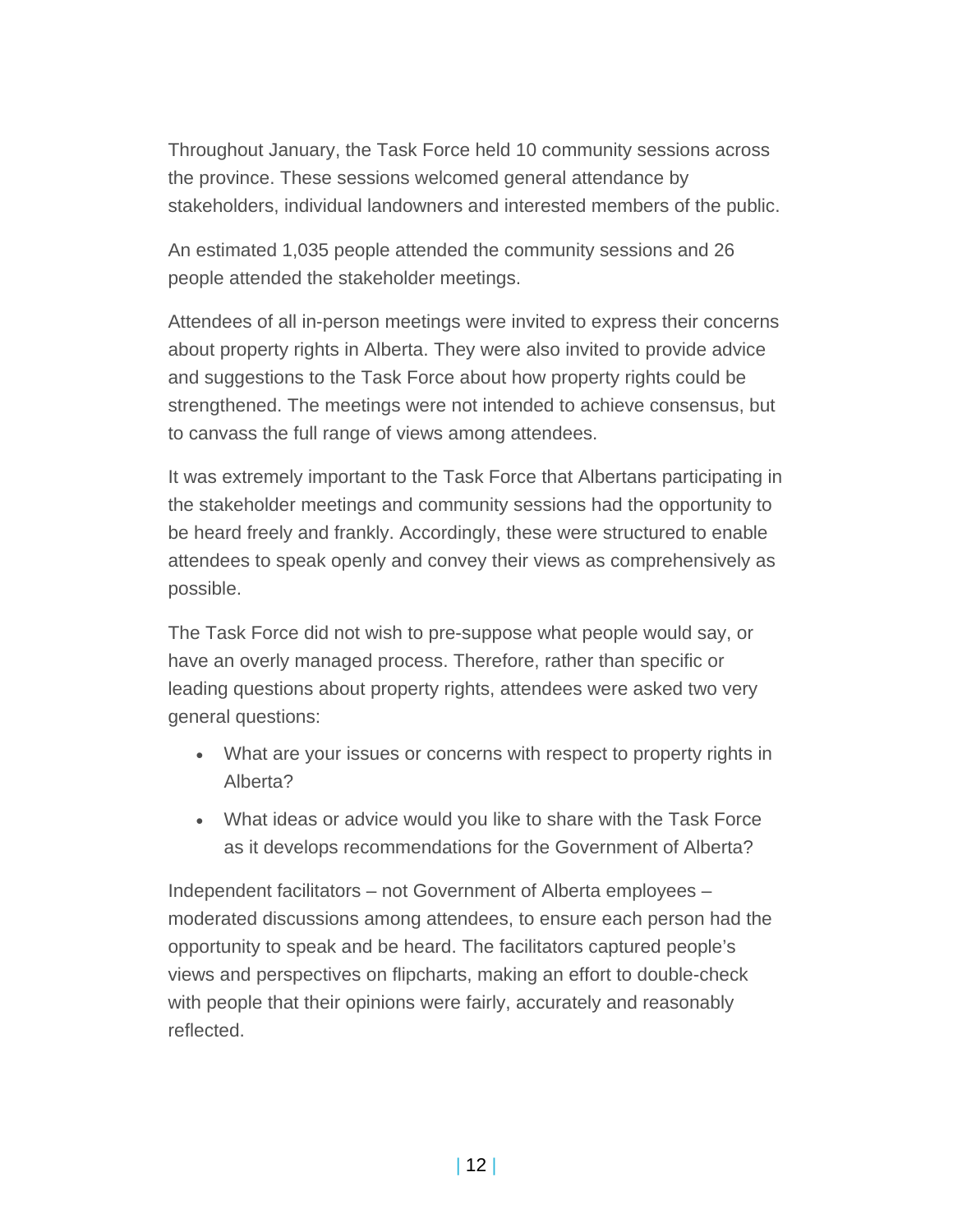In addition, other independent note-takers – again, not Government of Alberta employees – listened to the discussions and captured the views and perspectives expressed by attendees.

Members of the Task Force refrained from engaging in the discussions. They did not debate views, defend positions or offer clarifying information. Instead, Task Force members sat amongst attendees and focused on listening.

Members of the Task Force found this listening approach to be valuable and informative. It enabled the Task Force to gain a better appreciation and understanding of the issues at play, and how strongly these issues affect Albertans.

At the end of each stakeholder meeting and community session, a brief summary was presented to all attendees. This summary reviewed the major points heard in the discussions. Attendees were invited to provide additional feedback to ensure no major points were missed.

The input received through the stakeholder meetings, community sessions and written submissions were reviewed to form this report. Major and consistent themes emerging from the consultation process have been summarized in the following chapter.

Input gathered through the online survey, including responses received by telephone, was analyzed to identify the major ideas and views provided by survey respondents. Key findings are found throughout this report.

It is important to note that the views and perspectives contained in this report represent the opinions of the participants, and not official positions of the Government of Alberta. They are presented as a summary of what the Task Force heard from Albertans, irrespective of their accuracy or level of detail.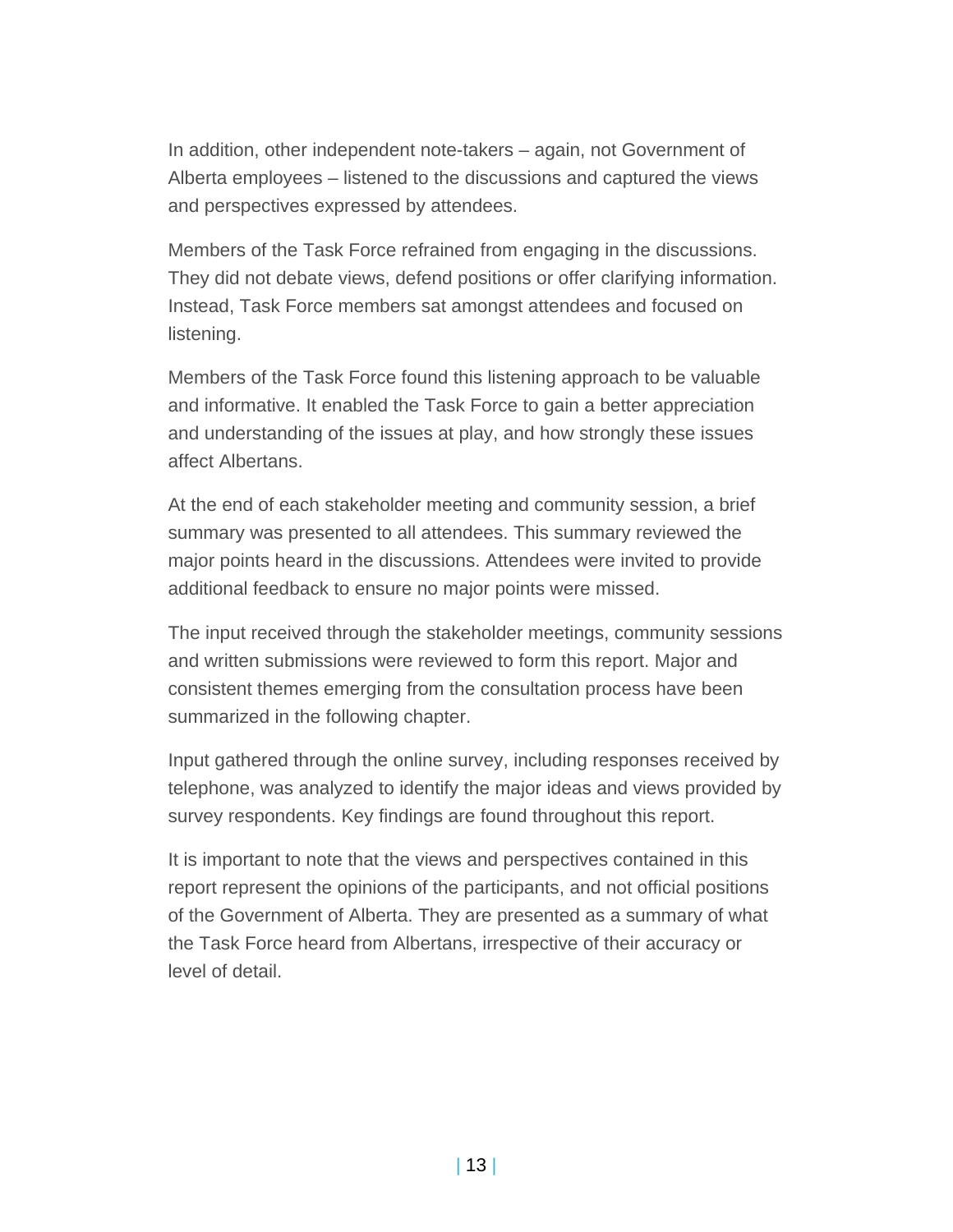## **ALBERTANS AND PROPERTY RIGHTS**

The topic of property rights is an emotional one. Property rights are intrinsically linked to Albertans' livelihoods, the well-being of their families and indeed their way of life. Participants in the consultation process exhibited very strong feelings when offering their input and perspectives to the Task Force. When they spoke and wrote, they did so openly and frankly.

Viewpoints provided through the consultation process – from the written input, to the survey results, to the comments received at community open houses – were remarkably consistent. Three very clear themes emerged:

- The initial consultation was inadequate, and there needs to be ongoing discussion.
- An imbalance of power; property owners and users do not have the resources to ensure their rights are not infringed by government or industry
- Compensation for intrusions on land or property rights which Albertans acknowledge may be inevitable in some instances – is inadequate, formulas are outdated.

To remain true to the intent of this consultation, the input is expressed in the language of the participants, without edit, correction or clarification by government. The input reflects the opinions of participants, not official facts or positions of the Government of Alberta.

### **What are your issues or concerns with respect to property rights in Alberta?**

#### *Theme: Failure of the Consultation Process*

#### **"We thought we knew what we owned… Now it's all in doubt."**

A widely shared concern was that legislation such as the *Alberta Land Stewardship Act* (which participants also referred to as "Bill 36") has generated uncertainty about property rights. People said the language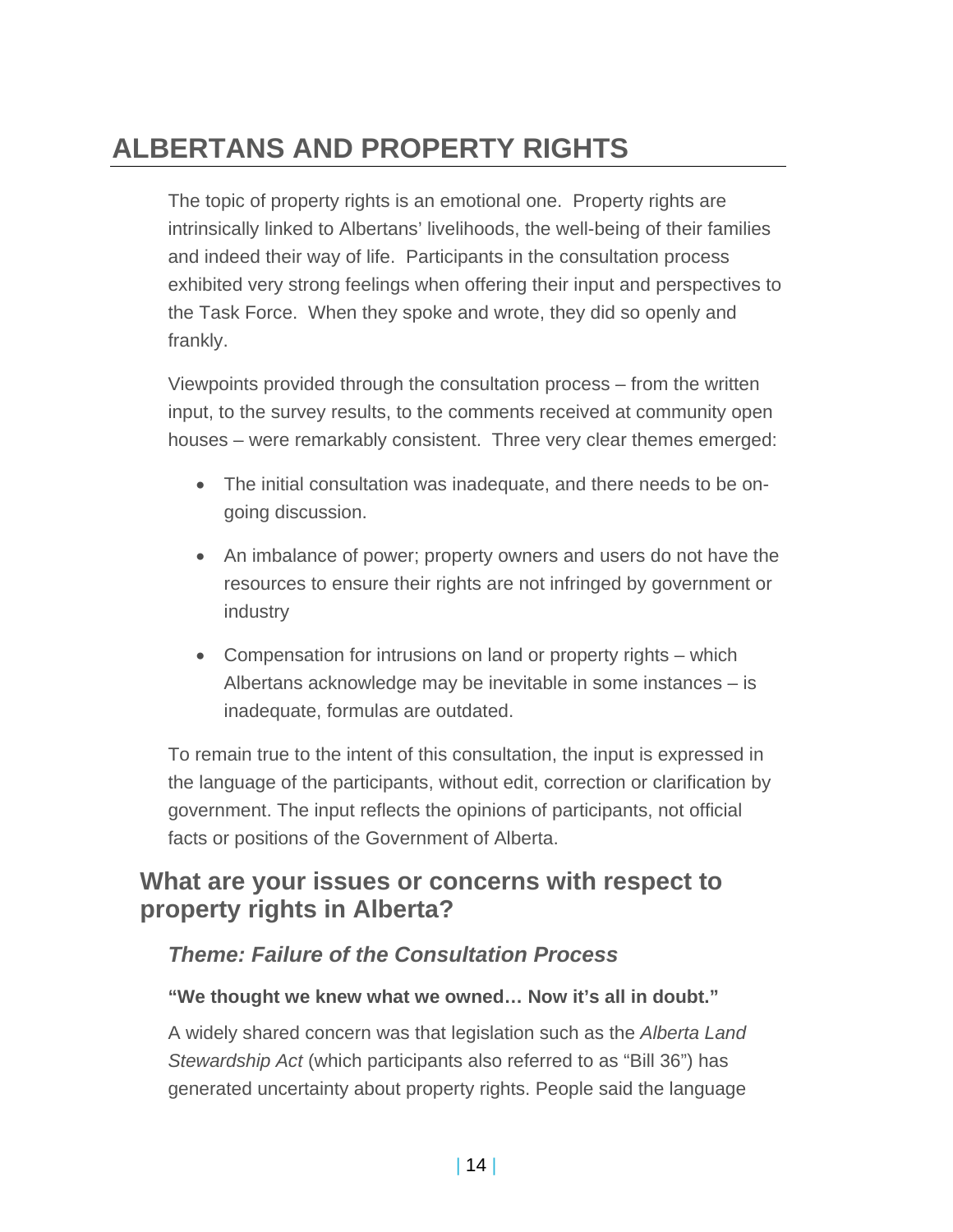used in this and other legislation is unclear, ambiguous and too open to interpretation. Where the language is not ambiguous, it is too restrictive. This is dangerous for something as fundamental as property rights.

Many participants felt they understood their property rights and the processes that were in place. These rights and processes had evolved over decades and a comfort level had been established. People said the new legislation suddenly changed all the rules, and now leaves them in doubt about what their property rights are or were. Rather than establishing greater certainty about how land and resources are managed, the new legislation and processes have generated confusion and concern.

#### **"Planning needs to happen, but the approach has been totally wrong."**

Many participants acknowledged there are worthwhile objectives and intent behind some legislation. For example, a number of people said that regional planning would help protect prime agricultural land from urban sprawl. Others said planning is needed to better manage recreational use of rural land. Many recognized that regional plans could help balance development with environmental protection. People also noted that Alberta is growing, and that more people will translate into more economic activity and increasing demands for roads and activities.

## *Survey respondents expressed the view that legislation was needed, but that it is too heavily weighted against property owners.*

However, people explained, although the intent of the legislation might be good, the approach is not. Participants called the legislation heavy-handed and restrictive.

#### **"Did the MLA's even read this legislation?"**

Participants also raised objections to the way legislation was enacted. A common feeling was that the entire process felt extremely rushed. Some people said the government had invoked closure to "ram the bills through the Legislature" and limit public debate.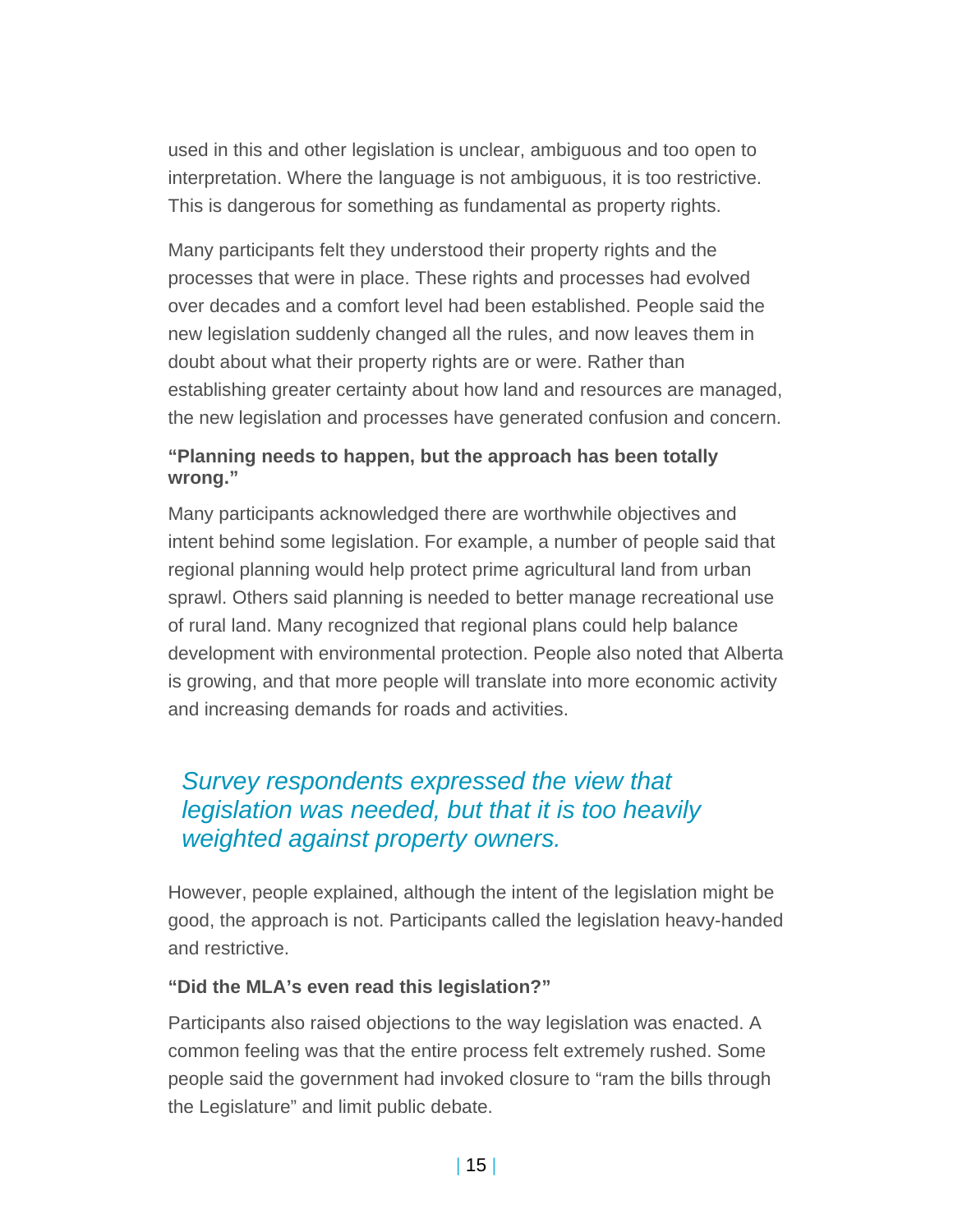The lack of meaningful consultation with landowners was disrespectful and appalling, said participants. While people acknowledged that consultation meetings have been held around legislative initiatives and regional plans, they said the consultation processes have not been useful. For example, plans and ideas have often been discussed at the theoretical or "motherhood" level. Ideas sound good and are hard to disagree with at this stage, people said, because "the devil is in the details". For consultation to be meaningful, landowners need to see draft legislation or draft plans so that they can truly assess what the plans will mean for them.

Participants also felt that MLAs have not been particularly effective at stimulating public debate or consulting with their constituents. Many questioned whether their local MLA had bothered to read and understand certain pieces of legislation. Several people expressed the view that MLAs probably did not read the legislation "because they are told how to vote anyway". Some criticized the level of control exerted by political parties and the Office of the Premier, and suggested that if MLAs had more independence then much of the offensive legislation would never have been enacted in the first place.

#### **"Central planning hasn't worked for other countries and it won't work here."**

People expressed anger and frustration for the way decision-making around land use has been given to Cabinet. Many pointed to the *Alberta Land Stewardship Act*, which gives Cabinet the authority to approve regional plans as regulations. Participants said they are nervous about this approach to decision-making, since it occurs without transparency "behind closed doors." Others said the system amounts to "central planning of the worst kind," since decisions about land use and property rights impact the economy and go to the heart of the free enterprise system. Several people observed that central planning has a dismal record, comparing the approach to those of former Soviet states.

A widely shared concern was that by centralizing power with Cabinet, the Government of Alberta has undermined local decision-making and taken control away from municipal governments. Participants said this makes no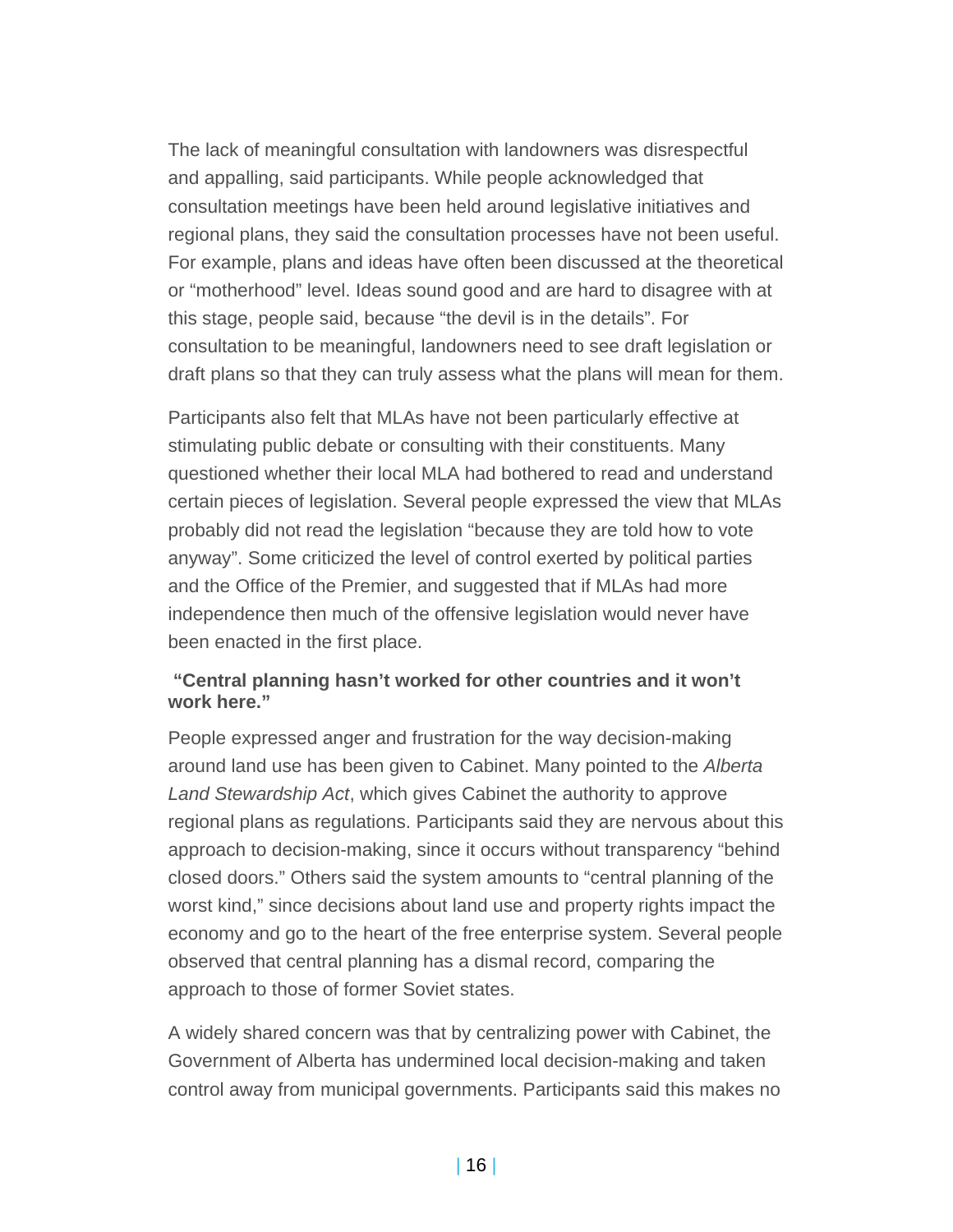sense and leaves landowners feeling powerless. Local governments, they explained, are closest to citizens and are much more accountable to local residents. Municipalities also have better knowledge about local conditions and can identify ways of allowing development while respecting landowners.

#### **"You're ramming through these power lines."**

The subject of centralized Cabinet control came up again in relation to power lines. People took serious issue with the entire process for considering and building large electrical transmission lines. Many condemned the *Electric Statutes Amendment Act, 2009* (which participants also referred to as "Bill 50"). Participants said that this Act "does an end run" around the Alberta Utilities Commission (AUC) by allowing the Government of Alberta to declare certain power lines to be in the public interest.

The AUC, people explained, performs an important "check and balance" function by considering whether power lines are needed. This protects ratepayers, landowners and the landscape by preventing overbuilding of transmission lines. The AUC receives evidence, holds hearings and is transparent. Albertans can see how the determination is ultimately made. By cutting the AUC out of the loop and unilaterally deeming the power lines as necessary, the Government of Alberta has removed an important safeguard and has paved the way for a massive project that will significantly impact landowners' property rights. People cited this as another example of Cabinet making decisions behind closed doors without transparency. Some called it political interference of what should be an independent process. Others described it as "fundamentally undemocratic".

#### **"The property rights of freehold mineral owners are completely ignored."**

While most of the input received by the Task Force was about the property rights of surface landowners, the Task Force also heard concerns from freehold mineral owners. Freehold mineral owners expressed frustration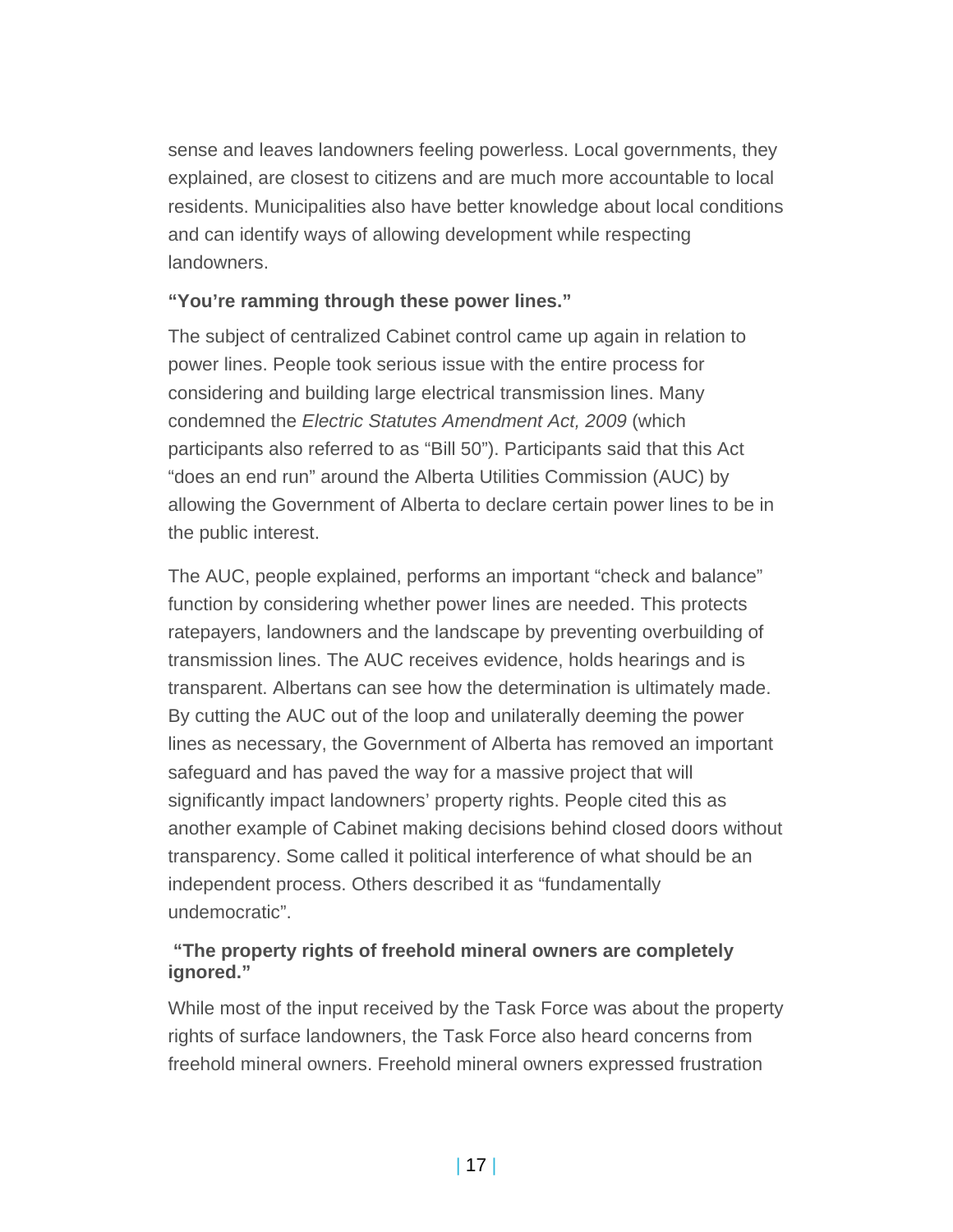that practices by governments and the ERCB are damaging, infringing and sterilizing their mineral rights.

Freehold mineral owners said that changes to well spacing rules have hurt their rights. Well spacing rules ensure that wells are drilled far enough apart so that each mineral owner has a fair chance of capturing oil and gas from the shared formation. The ERCB has changed these rules, people explained, allowing wells to be drilled much closer together. As a result, wells drilled on Crown leases are draining oil and gas unfairly and negatively impacting freehold mineral owners' right to capture.

Compounding this problem, they said, are the royalty breaks offered by the Government of the Alberta for Crown leases. These encourage industry to drill multiple wells on Crown leases and produce as much oil and gas as possible under the low royalty rates. As a result, industry is now drilling right along the fence lines of freeholders.

Municipal annexation is also a major concern. Participants said that when urban areas annex surrounding rural lands, any freehold minerals under those lands are effectively sterilized because the urban area does not allow oil and gas wells. This amounts to de facto expropriation but freehold mineral owners are not compensated. Similar situations occur when developments such as airports, power lines and highways are built over freehold minerals. People said the Government of Alberta "acts like it doesn't care", because it does not own the affected minerals and would not be paid royalties anyway.

Freehold mineral owners said they want to be treated fairly and be regarded as owners with property rights – just like surface owners.

#### **"This whole regional planning thing seems rushed."**

Participants raised a number of concerns about the regional planning process generally. Many felt the process so far has been rushed and that government has "put the cart before the horse." In addition, people noted that some key policies called for in the Land-use Framework (such as policies on reducing fragmentation and conversion of agricultural land; and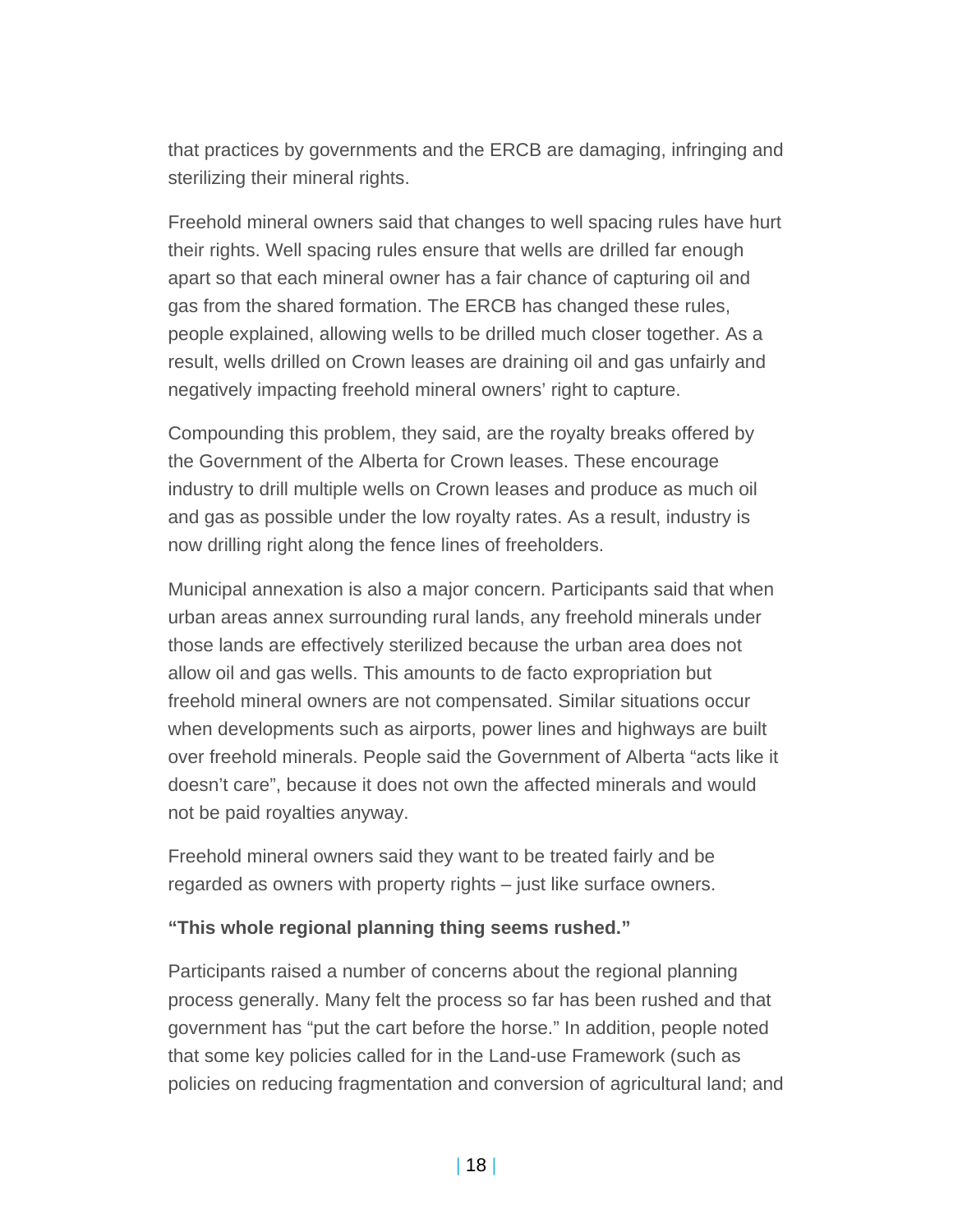a transportation and utility corridor strategy) have yet to be established. These policy gaps should be addressed first, they reasoned, before further regional planning proceeds.

Other people issued a reminder that regional planning is only one piece of the overall puzzle when it comes to land and resources. There is also a need for stronger environmental monitoring, they said, and for better integration of policies.

Some participants raised philosophical concerns. They suggested government reconsider whether regional plans should be regulated. The more government regulates, they warned, the further removed Alberta becomes from the marketplace. Several pointed to the free market as the best mechanism for efficiently allocating resources.

#### **"It feels like our way of life is under attack."**

An overarching and widely shared sentiment was that problematic legislation has been driven by an "urban mindset" that misunderstands rural realities. It was said that recent legislation represents the latest in a "steady and intentional erosion of the value that is placed on agriculture." The province appears to place a higher value on development – whether roads, oil wells or water systems – than on agriculture. As a consequence, the landowner is "getting steamrolled in the name of the public good."

Many participants emphasized the special relationship that rural Albertans have with land. As one said, "The land is not just where we put our house; it's how we make our living and feed our families." People reminded the Task Force that rural Alberta is responsible for feeding urban families as well. When land or a statutory consent is taken away or impaired, they warned, it impacts a farmer's ability to grow food and provide ecological goods and services. That affects all Albertans.

People also stressed the importance that land and property rights have for the legacy of rural families. The land owned today by many rural landowners was passed down through several generations. In some cases the same family has worked the land for over a century. Rural landowners want to be able to carry on that great legacy, participants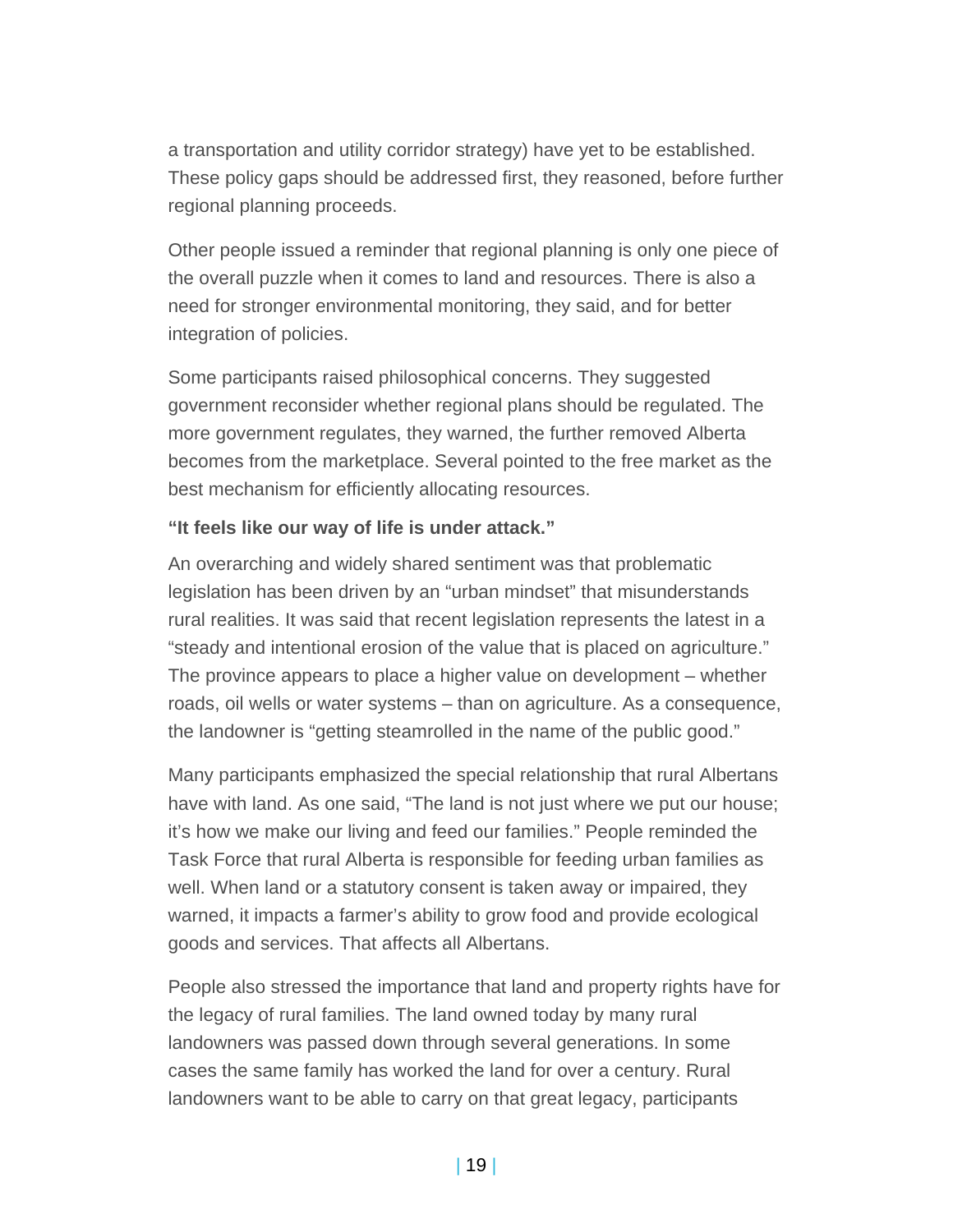explained. Every encumbrance or restriction placed on land, or any statutory consent that is taken away, devalues the land and threatens that legacy.

A great many participants took pains to stress they are not opposed to development. Too often industry erroneously portrays landowners as difficult and inflexible, but this is not the case. In fact, they said, landowners recognize the importance that energy production, roads, utilities and other industrial activities have for the future of Alberta. Landowners simply wish to be treated fairly, with open and honest communication, and full and fair compensation.

#### **"We've been stewards of the land for decades – don't ignore that."**

Many participants emphasized the long and rich connection their families have had with the land, as landowners and leaseholders. Some families have worked the same land since before Alberta was a province. Others have maintained public lands under grazing leases that were granted decades ago. Participants said this rich history has given them unique expertise and knowledge about the land, but this knowledge does not appear to be valued by government. Instead, government regulators and land use planners are setting rules about how land should be used and "treating landowners like children."

Many called this approach narrow and offensive. As people who live off the land and want to keep it healthy for their children, landowners are some of Alberta's best stewards. Rather than being ignored, landowners' knowledge should have a more prominent role in land use planning and decision making.

#### **"Government needs to get serious with industry."**

Serious concerns were raised about the ways industrial practices are impacting Albertans' property rights. The strongest comments were made in relation to abandoned energy infrastructure, such as wellheads and pipelines.

Many people expressed the opinion that industry and government have grown "too close". The Government of Alberta seems unwilling to enforce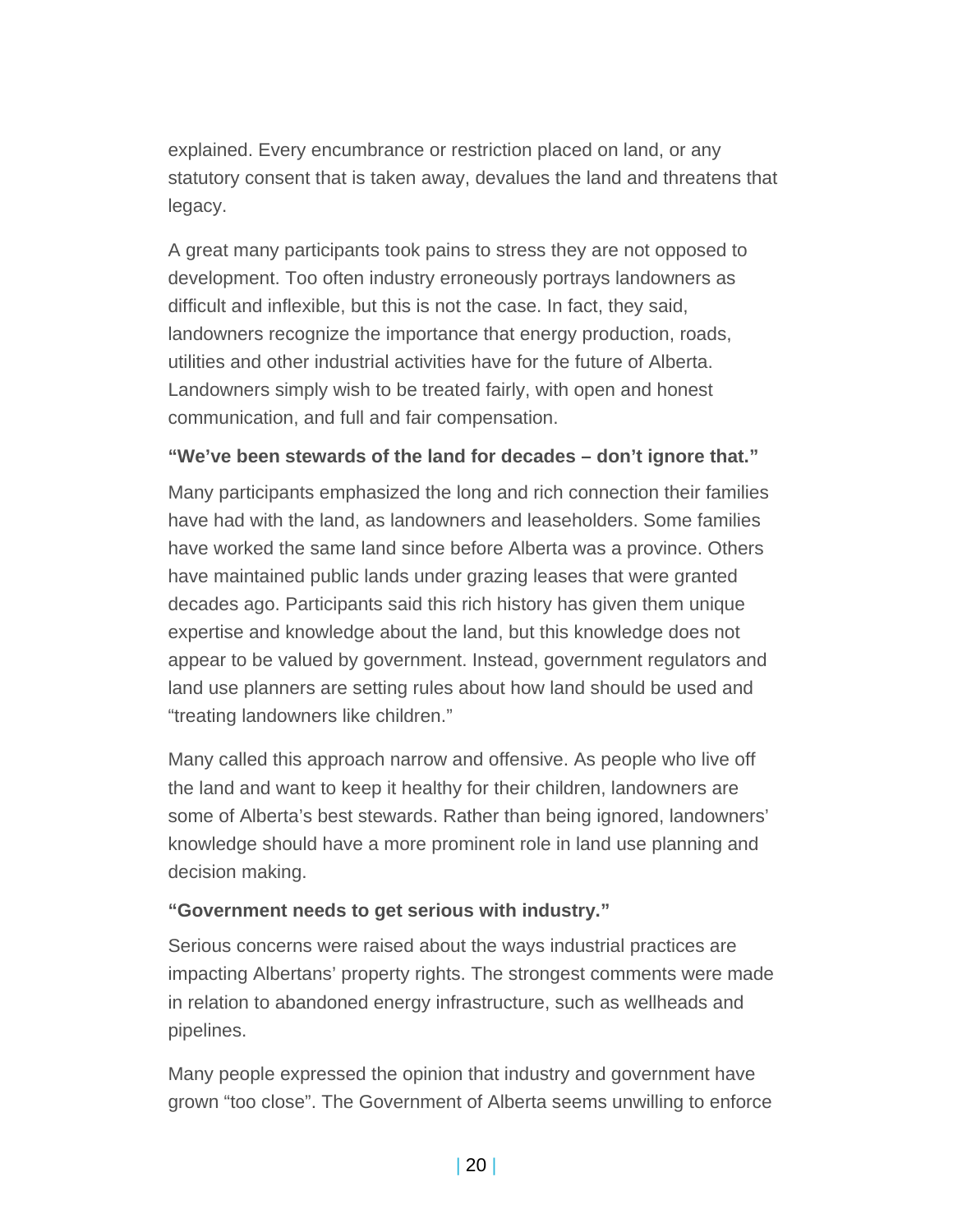higher expectations on industry, people said, because it wants the royalties from energy development. This attitude enables industry to engage in practices that abuse the land and impact Albertans' property rights. Participants said the Government of Alberta needs to demand better performance from industry, including timely and full reclamation of energy facilities. Government is there to protect the rights of ordinary citizens, they said, not the profits of oil companies. A full review of rules and requirements for removal of unused infrastructure, reclamation of impacted sites and remediation of the land is required, Albertans said.

#### *Theme: Compensation is Inadequate*

#### **"Compensation was already unfair, and we believe this legislation has made it worse."**

The Task Force heard a lot of concerns about compensation. A common complaint was that several pieces of legislation either provide no compensation, or limit compensation payable, when a property right is taken away or infringed upon.

Many people said the *Alberta Land Stewardship Act* does not allow for compensation if a statutory consent (such as grazing lease or water licence) is rescinded by the government. Participants explained that once a statutory consent is granted, it becomes intrinsically linked to the land's value because it allows for more uses on the land and makes the land more valuable. (For example, a water licence can change a dry piece of land into productive farmland.) The value added to the land by the statutory consent is recognized by buyers, sellers and renters, and even banks will grant loans based on this higher value. Rescinding a statutory consent has major implications for a landowner. Accordingly, people said, the government should be required to fully and fairly compensate a landowner if a statutory consent is going to be rescinded.

Participants also expressed the feeling that recent legislation "has added insult to injury" because compensation schemes were already outdated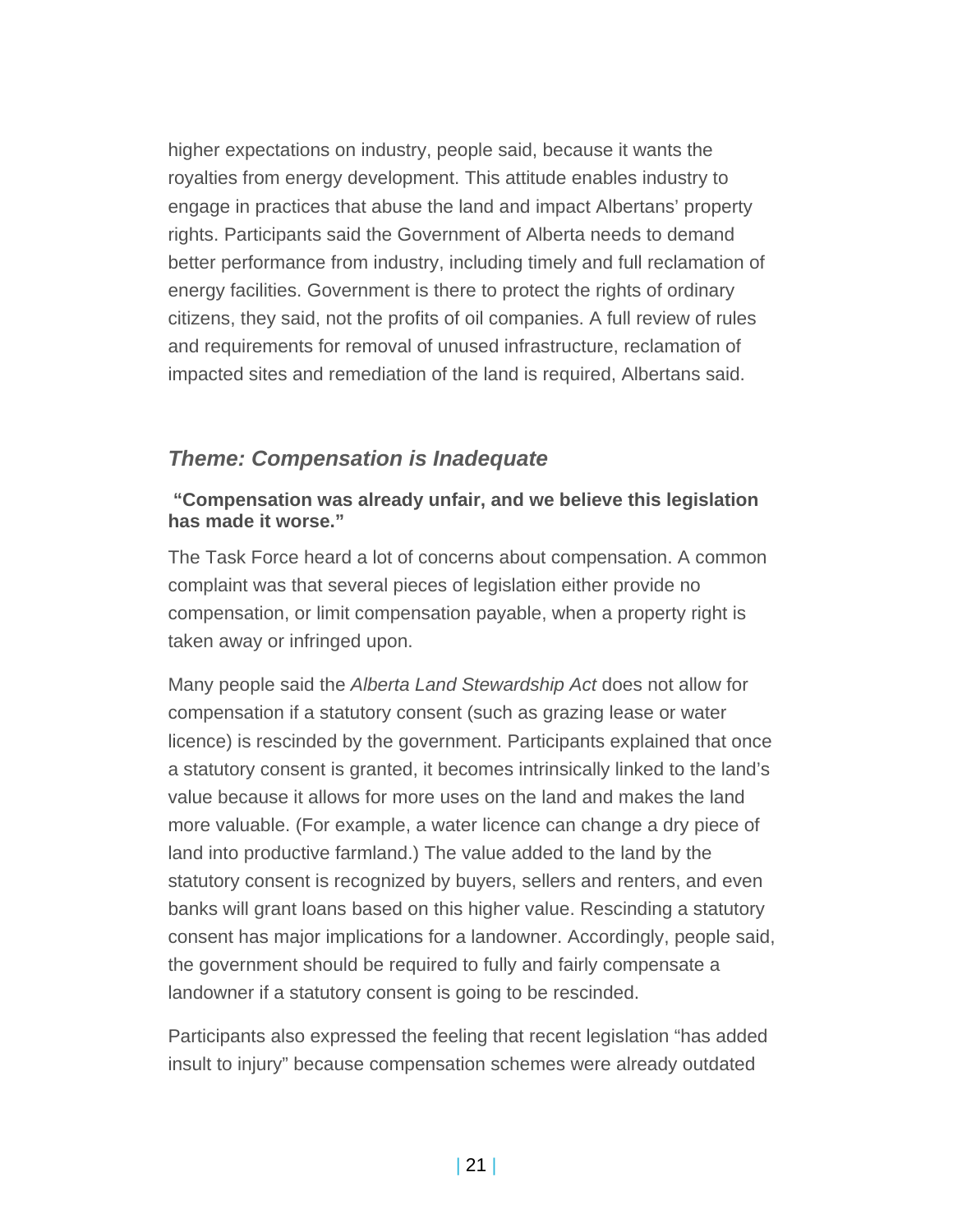and unfair. People shared stories about their past and present compensation challenges.

A large number of people talked about oil and gas leases, saying that compensation levels were established decades ago when land and resource prices were much lower. Since then, both have markedly increased in value, but compensation for surface rights has not kept pace. In addition, compensation is paid only to the surface owner of the land where the oil or gas facility sits, even though neighbouring landowners are also impacted by the facility. Projects today have a much wider impact than their immediate boundaries, participants said, but compensation frameworks do not reflect this reality.

People explained that an oil or gas well effectively "sterilizes" a portion of the land, since the land around the well can not be used for anything else. However, landowners are not compensated for lost opportunity or income relating to this land. Participants also observed that landowners are not compensated for ecological goods and services they produce on their land, even though all Albertans benefit from them. Some suggested that the government should enact market-based tools to reward landowners who produce ecological goods and services on their land – such as clean water and riparian areas – so that these things are appropriately valued by society.

#### **"To me, the way government took the pore space amounts to theft."**

Consistent with other comments about compensation, a number of participants cited the *Carbon Capture and Storage Statutes Amendment*  Act (which participants also referred to as "Bill 24") as an example where property has been taken without proper compensation. People expressed frustration that the Government of Alberta used the Act to simply "declare" itself the owner of pore space.

Some participants said that the question of pore space ownership should have been resolved by the courts, rather than unilaterally decided by government. Other participants were less equivocal. Many felt that pore space has always been owned by landowners, and that landowners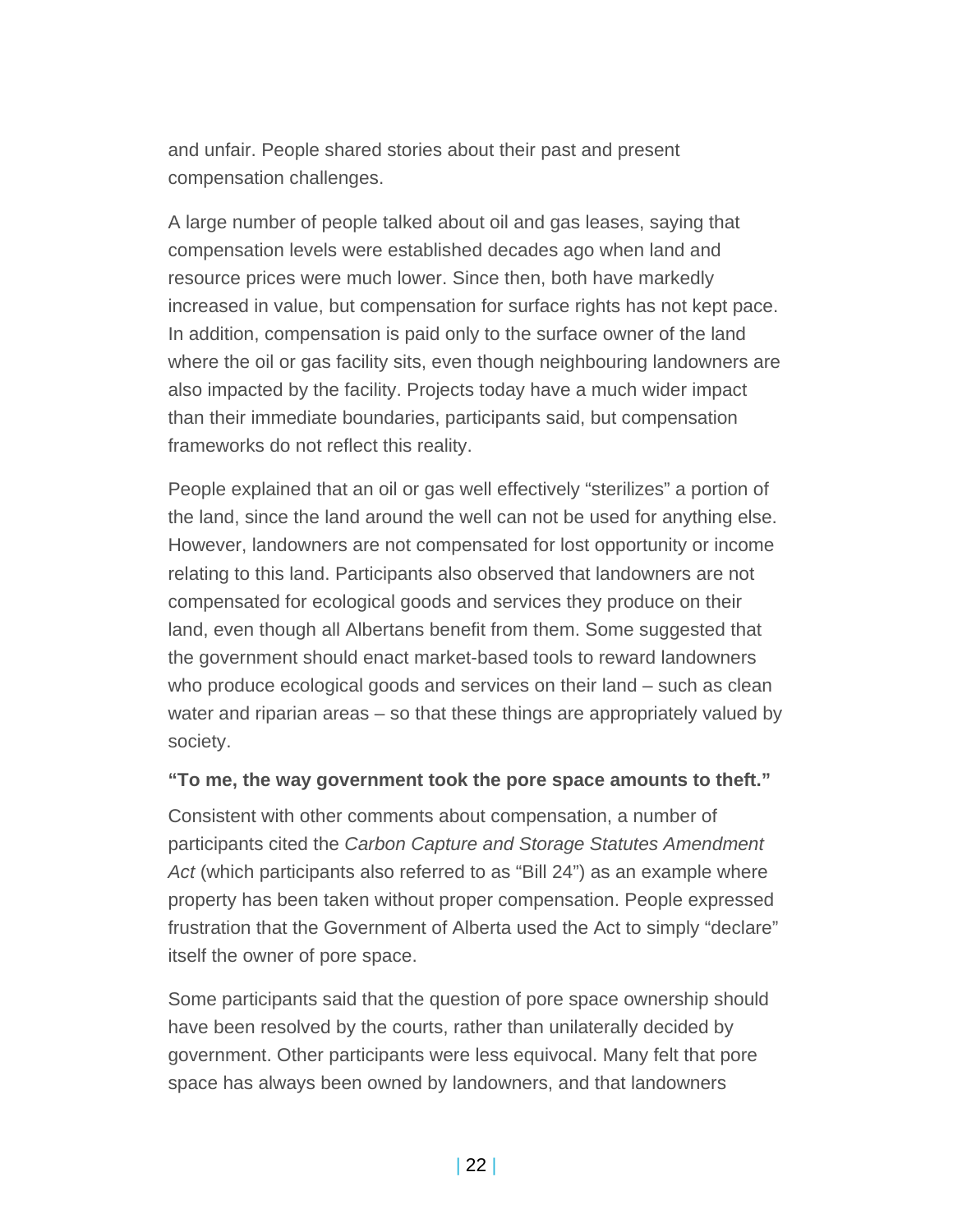should have been appropriately compensated – and consulted – if the Government of Alberta wanted to take or use the pore space for its carbon capture and storage initiatives.

Landowners expressed concerns that government will have the authority to inject carbon dioxide into private lands without landowner input. Many people said that carbon capture and storage is expensive and unproven technology, and its potential effects on land are still not fully known. In light of these concerns, landowners want to have a say in whether carbon dioxide will be injected under their land. Several people said they are sceptical and suspicious, given the way government behaved in seizing the pore space.

#### **"We feel like serfs on the land."**

A number of concerns were raised about the *Land Assembly Project Area Act* (which participants also referred to as "Bill 19"). Many people said the Act "turns back the clock" on property rights, since it gives the government the ability to unilaterally freeze a landowner's private land that it may or may not want in the future for a road or other project. Once land is frozen, participants explained, it has effectively been sterilized. No bank will recognize it as collateral and no one will purchase or rent the land because it has been flagged.

Participants said the Government of Alberta does not provide any compensation while the land is frozen, which might be several years. In the meantime, people said, the landowner is not allowed to do anything with his or her land – such as farm, build or develop – without asking permission from the Minister. Landowners are "left in limbo". Many participants compared this to the old feudal system, where everyday citizens were subject to the whim of the King or Queen of the day.

People expressed their belief that the Government of Alberta enacted this legislation to make a "cheap and unfair land grab". If government thinks land will be needed for a highway or corridor or other project, they reasoned, then government should purchase the land from the landowner using full and fair compensation.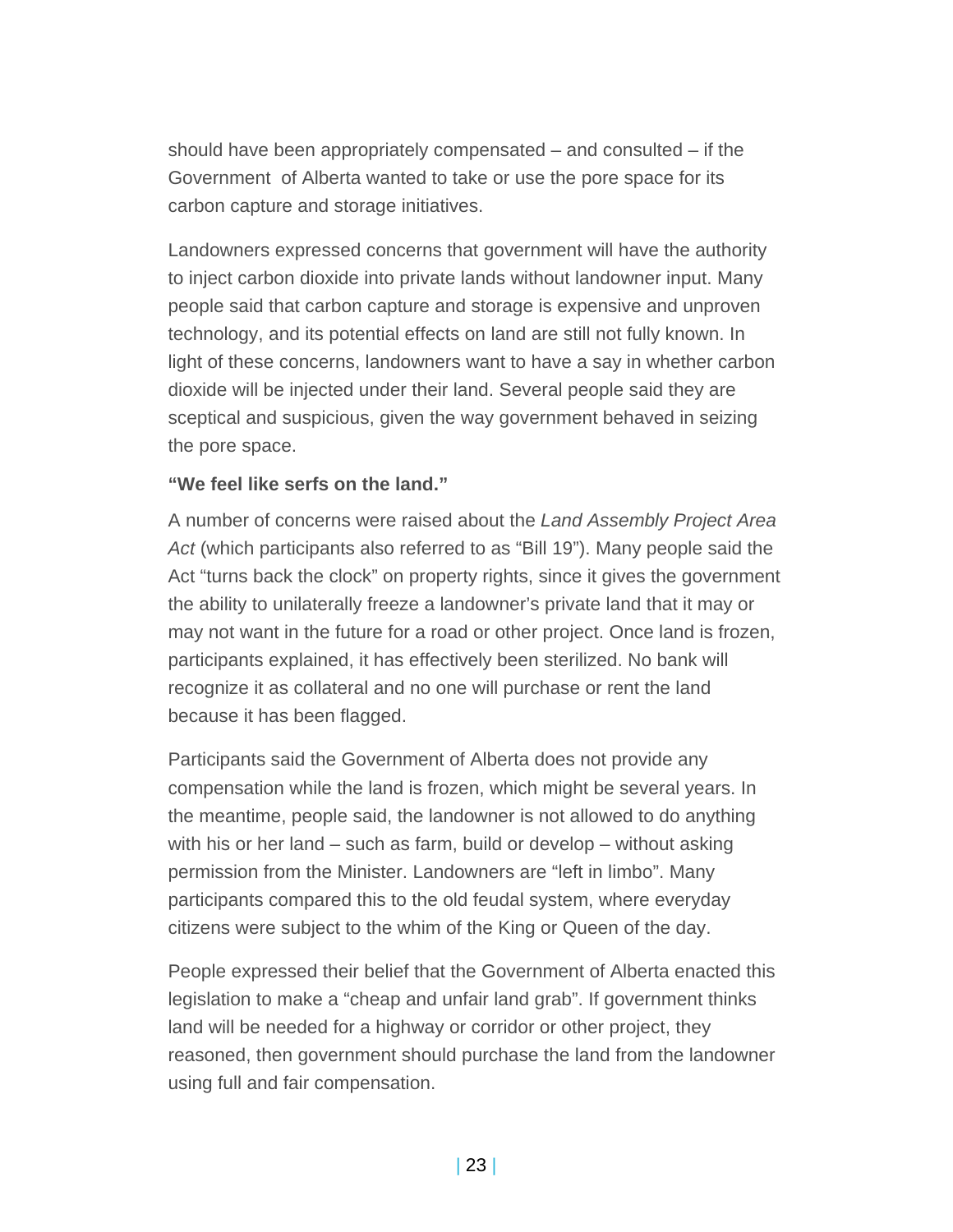#### **"Land is being abused."**

As people expressed frustration that energy companies do not fully remove equipment when an energy site is no longer in use. Many well heads remain standing on the land. Even in cases where a well head has been removed, other parts of the well will remain in the ground.

Participants said that pipelines are particularly problematic, since they are left in the ground when abandoned. This limits what can be done with the land (for example, a landowner cannot build a house or basement over the pipeline), but the landowner is not compensated for the ongoing impact. Setbacks are also placed around abandoned facilities, which effectively sterilize an even larger area of the surface and further restrict uses of the land. Again, people said, landowners are not fairly compensated for this impact.

### *Theme: Imbalance of Power, Access to Redress and Recourse*

#### **"Access to the courts is a fundamental right and it can't be taken away."**

Participants expressed dismay that certain legislation restricts or denies Albertans the right to access the courts. Instead, they said, the legislation allows government to have the final say on decisions about land and property. People forcefully stressed that access to the courts is a fundamental principle of democracy and fairness. The courts offer an independent decision maker that can fairly assess disputes and protect people's rights. People said that restrictions on access to the courts "violate the basic rule of law", and landowners should always have access to an independent court.

Some people said they understood the need for government to undertake land-use planning efficiently, and recognized the desire to avoid lengthy legal battles that would be costly to everyone. Despite such good intentions, however, they felt denying access to the courts was overly heavy-handed.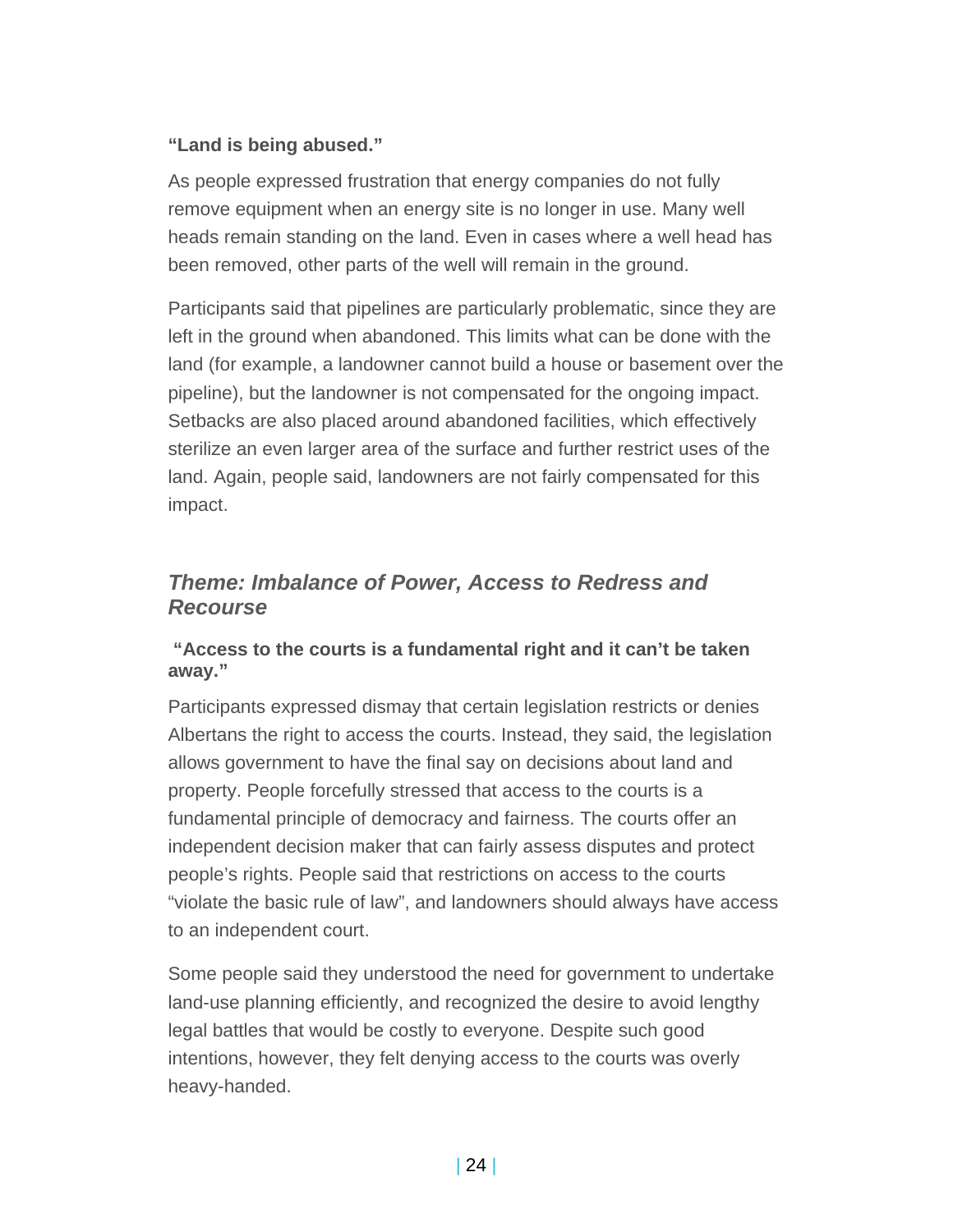Other participants had a less charitable view. They suggested the Government of Alberta wishes to restrict access to the courts in order to quash dissent and avoid public debate. Many said this has hurt their trust and faith in the government, and only serves to demonstrate why citizens need full access to the courts.

#### **"We need proper, independent regulatory bodies."**

Participants raised a broader concern that independent decision-making has disappeared over time. Landowners feel there is no body or institution looking out for their interests. People said the Energy Resources Conservation Board (ERCB) has lost credibility in the eyes of landowners and Albertans. Many commented that the ERCB stopped being an independent regulatory body a long time ago, and that it is now regarded as a promoter and facilitator of industry.

The Surface Rights Board (SRB) was also described as a poor watchdog for landowners' rights. People said the SRB acts like a "rubber stamp" for developers and that it fails to provide fair compensation to landowners for surface access.

In addition, participants expressed frustration about the hearings processes used by the ERCB, SRB and AUC. Some described them as confusing and hard to navigate. Others likened them to "kangaroo courts", where decisions appear to have already been made in advance and industry can offer false or misleading statements without consequence.

To make matters worse, participants said, the Government of Alberta seems intent on undermining what little independence and credibility might be left in these decision-making bodies. Although landowners have concerns about the impartiality of these bodies, they trust Cabinet even less to make decisions about energy projects and compensation. The whole point of having independent bodies, participants explained, is so decisions are made without bias and political control. Putting decisions in the hands of Cabinet fails on both fronts. People also observed that government is not impartial, because it has a financial interest in seeing energy projects go ahead.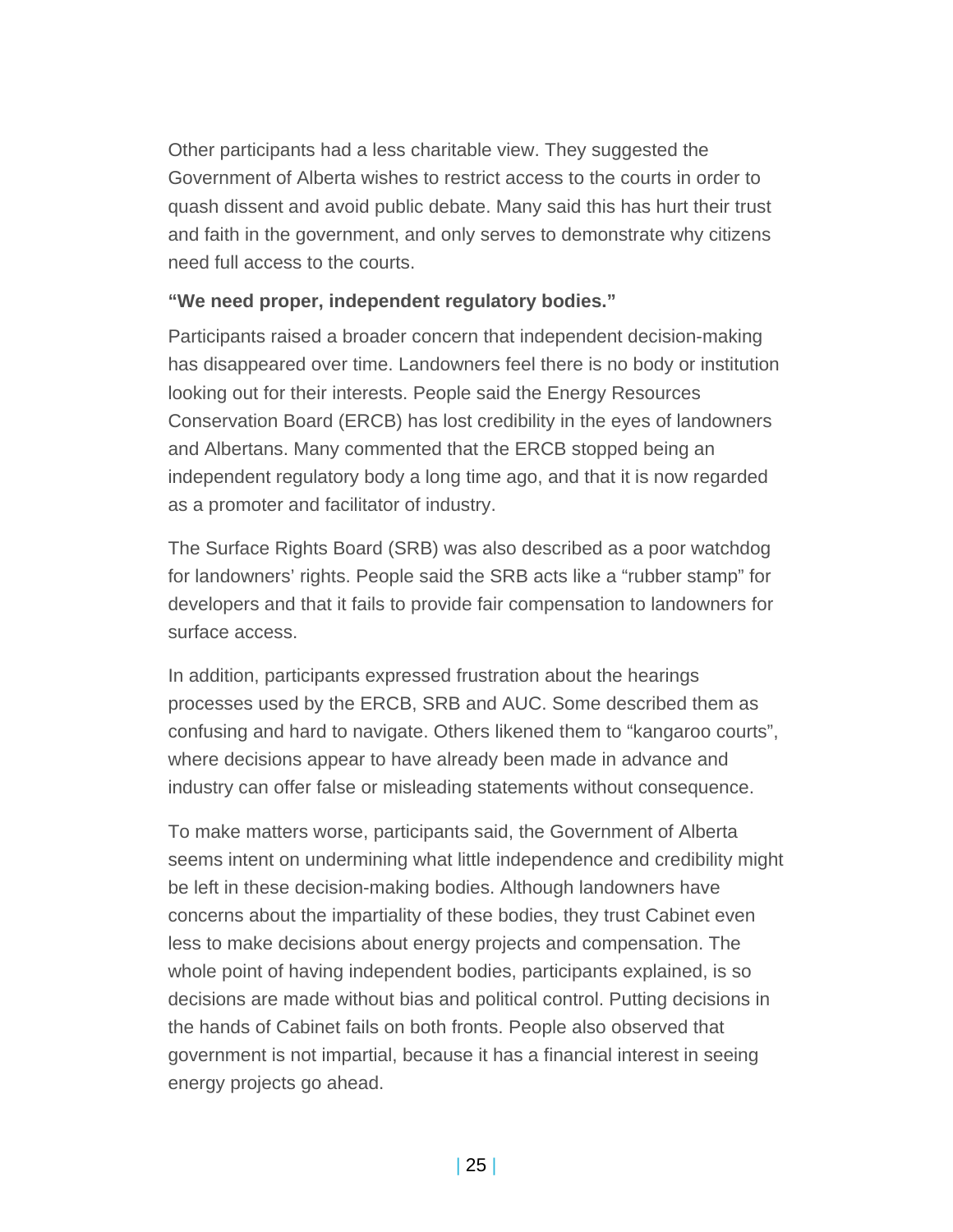People called on the Government of Alberta to restore independent, impartial decision making by arm's length boards. They suggested board members should not be appointed by Cabinet, but selected in more objective and democratic ways so that they are truly independent.

#### **"There's a real imbalance of power."**

Participants talked about the imbalance of power that exists when landowners are confronted by industry or government. People described the process as "frightening". They relayed their difficult experiences, with many admitting to a lack of knowledge and feelings of intimidation.

When dealing with landowners, companies are typically represented by landmen who have many years of experience and expertise. It is usually too expensive to hire a lawyer, people explained, and most landmen refuse to represent landowners out of fear of industry reprisal. As a result, landowners aren't always fully aware of their rights and can feel pressured into signing unfair deals.

Government typically sends experienced negotiators, participants said. When agreement can't be reached, individual landowners often end up representing themselves in hearings. People called this a "David and Goliath" scenario in which the landowner is placed in a powerless and dangerous position. As one individual asserted, "You shouldn't have to litigate against your own government."

Participants said that landowners are happy to negotiate with industry or government, but that negotiation needs to take place "on a level playing field." Several suggested that landowners should have better access to information and resources.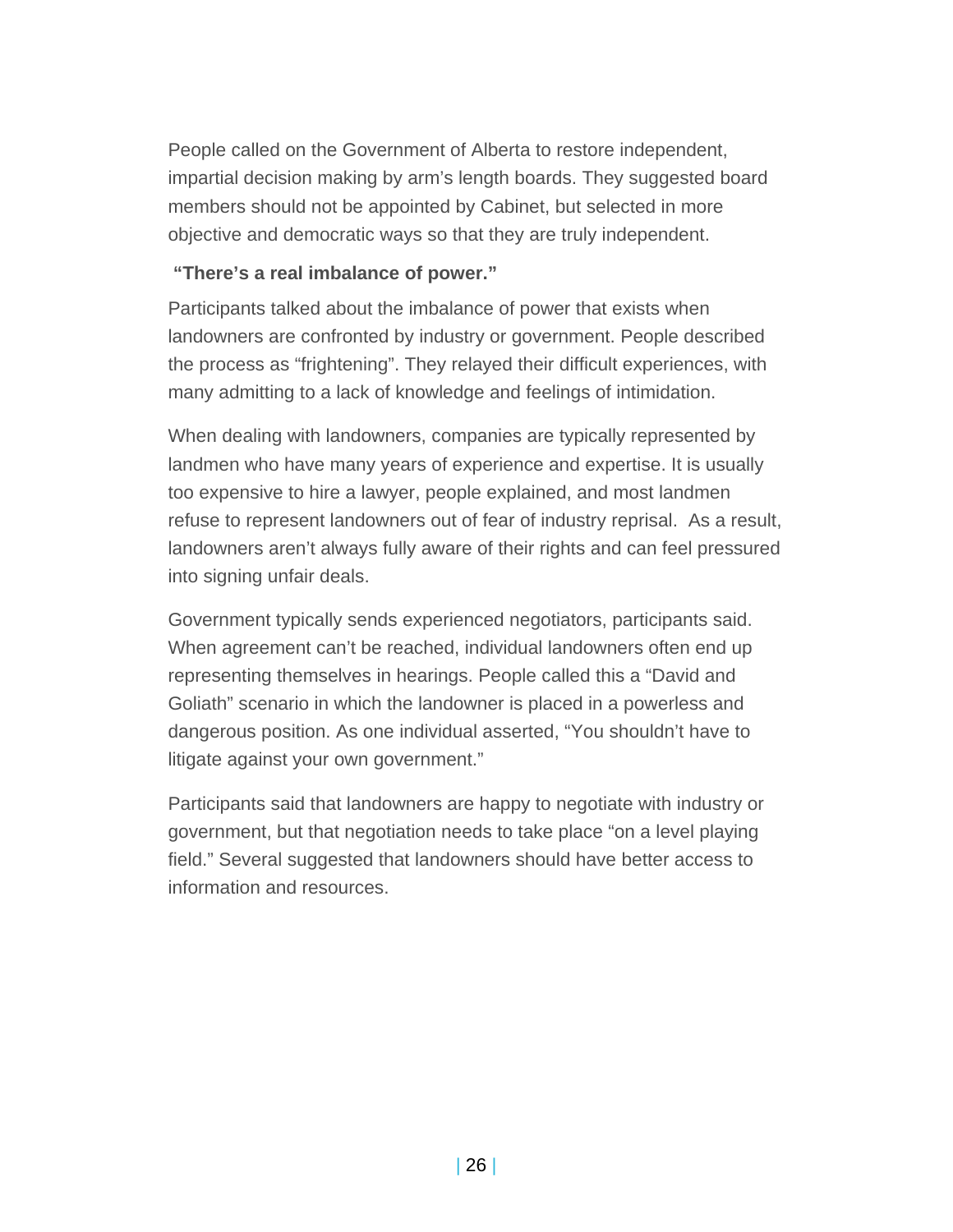## **What ideas or advice would you like to share with the Task Force as it develops recommendations for the Government of Alberta?**

### *Theme: Fix the Consultation. Work With Albertans*

#### **"There should be meaningful consultation before decisions get made."**

A number of participants found it strange that the government was asking how they felt about legislation after it was already enacted. Had it occurred the other way around, then many issues and frustrations could have been avoided. Participants said that meaningful consultation needs to happen with landowners before legislative, regulatory or policy changes are made. Consultation should be mandatory whenever a project, proposal, initiative or legislation will affect property rights.

## *Survey respondents' suggestion: Make involvement of landowners a legal requirement*

People observed the Government of Alberta had undertaken consultations on regional plans and on certain legislation, but those consultations were poorly attended. Changing the approach to consultation could improve public engagement and result in better outcomes. Participants suggested a number of improvements:

- Move away from open house formats. Open houses allow people to ask anything, but land-related subjects are often complex and citizens don't always know what questions they should be asking. A framed and facilitated discussion works much better.
- Dialogue needs to be meaningful. Too often consultations ask "motherhood" questions or present issues at level that skirts debate. Instead, the real issues need to be "put front and centre" and "the tough questions need to be asked and confronted".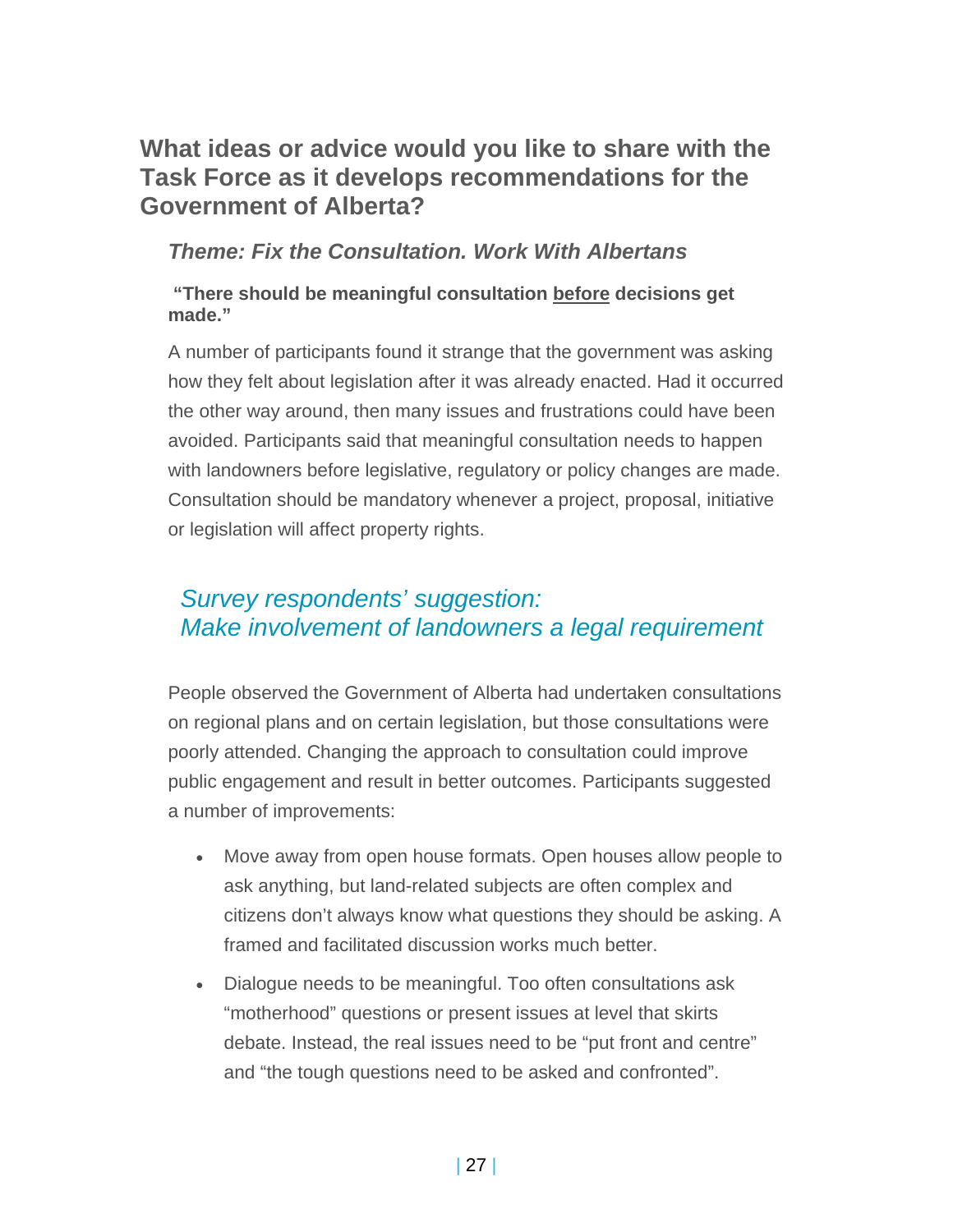- Have subject matter experts on hand during consultations, so that specific and technical questions can be asked.
- It helps to have draft documents so that people can see what is being proposed. When the proposal involves legislation, Albertans should be able to see and comment on the draft bill before it is introduced in the Legislature.
- Consultations about enabling legislation are difficult, because "the devil is in the details". In these cases, the draft regulations should also be presented to Albertans so that people can truly determine the consequences of the legislation and provide informed input.

#### **"Doing things differently could stop a lot of problems before they start."**

Participants felt that many concerns around property rights could be avoided if industry and government did things differently. For example, many said that industry should do a better job of involving landowners in project plans. Being forthright and up front with landowners helps build trust. Providing as much information as possible about a project can alleviate landowner concerns, and in several cases the landowner can offer information and perspectives that will be helpful to the company. This includes being very detailed about future reclamation plans. When reclamation plans are vague, people explained, landowners become suspicious that proper reclamation will not occur.

Industry flexibility would also go a long way, participants said. Rather than telling the landowner what a plan entails, industry should work with the landowner collaboratively to address any concerns. This way, the project can be undertaken in a way that meets all parties' interests. For instance, companies should have landowners help select routes for pipelines that will go under their land.

People had advice for the Government of Alberta as well. One suggestion was that the government should play a stronger role in raising awareness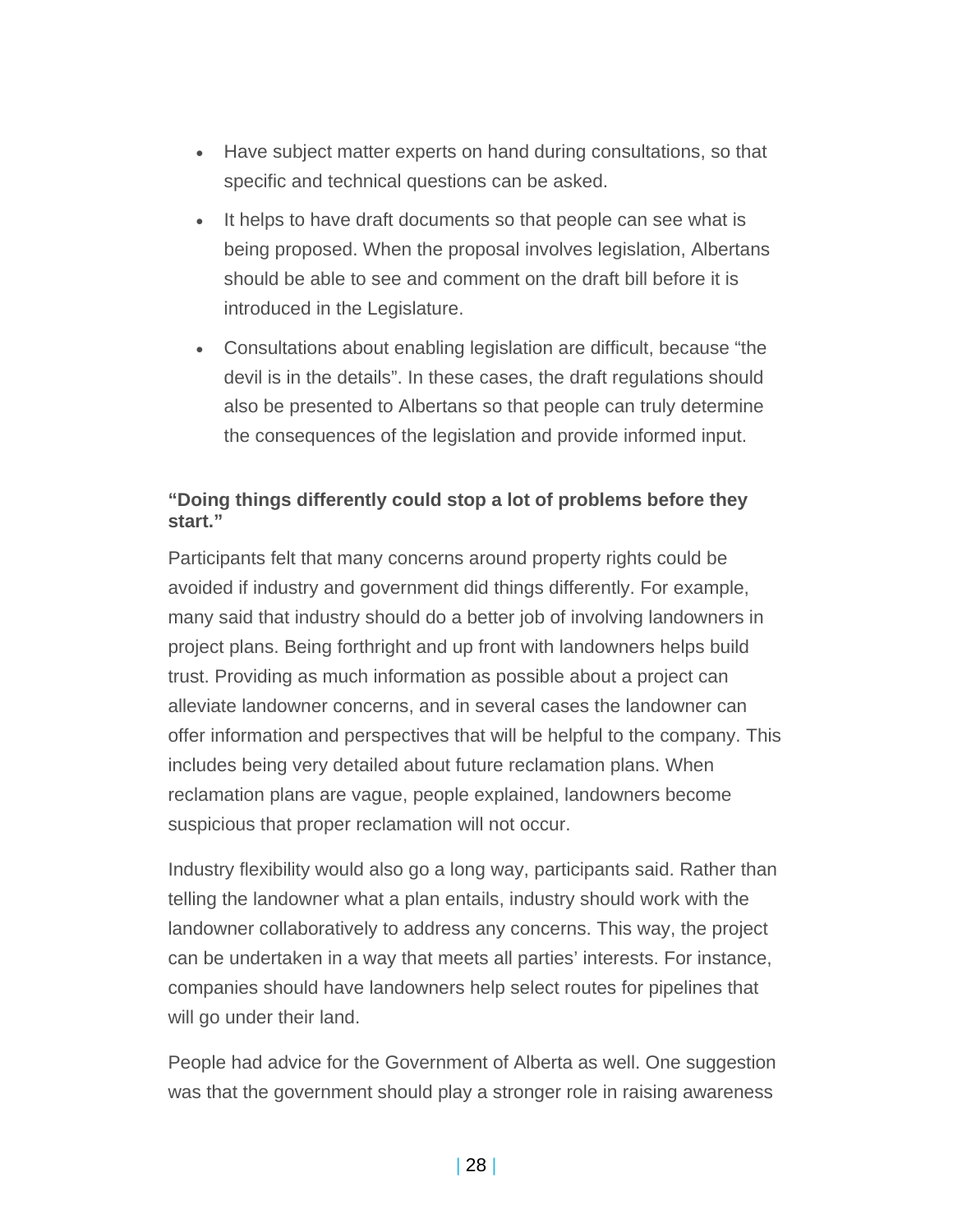among landowners and industry, so that everyone is working from the same level of understanding. This includes awareness about property rights, landowners' rights, and government's regulatory expectations of industry.

## *Survey respondents said there should be better public education about property rights and responsibilities*

Another suggestion was for government to change certain processes that often lead to conflict down the road. When the Government of Alberta holds land sales, for example, it should involve the surface landowner and nearby freehold mineral owners. The municipal annexation process should also be changed so that it considers and protects the rights of freehold mineral owners.

#### **"Pull the plug on that power deal."**

A number of people encouraged the Government of Alberta to allow the AUC to independently assess the need for high voltage power lines. A decision of this magnitude, they said, should be based on evidence and made in a transparent way.

Some participants went one step further, suggesting the Government of Alberta also revisit its decision to deregulate the electricity market. These individuals expressed the opinion that deregulation has not achieved its original objectives, and has resulted in higher power bills for consumers. They argued that re-regulating the market would better protect consumers, landowners and taxpayers.

#### **"Scrap this legislation and go back to square one."**

Participants clearly and directly called for repeal of the concerning legislation. Although the objectives of some of this legislation might be valid, they explained, the approach has been heavy-handed and wrong. Many people said that repeatedly amending the legislation would not be sufficient, as landowners have lost trust. They encouraged the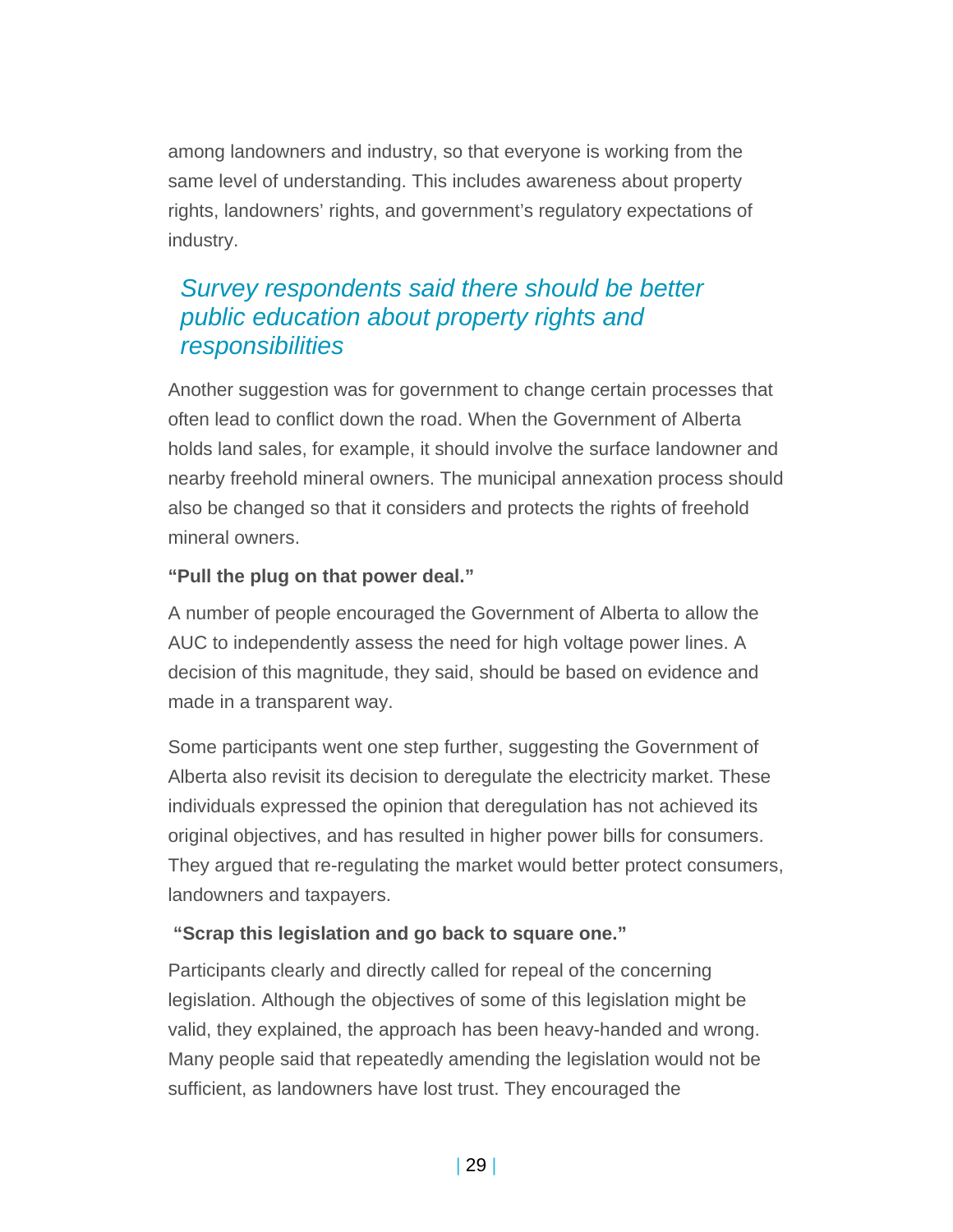Government of Alberta to start over with a process that truly engages landowners and gives them a chance to see and understand what is being proposed.

Participants also said the Government of Alberta should halt action on land-related initiatives, such as regional planning, until property rights issues are resolved and protections are put in place. A number of people felt the "old rules were working well" and that the Government of Alberta already had sufficient authority before the legislation was enacted.

## *Survey respondents' suggestion: The Government of Alberta should put legislation in place that describes and protects private property rights.*

Some participants disagreed with repealing legislation. These individuals argued that a great deal of time and effort had already been expended on efforts such as land-use planning. With Alberta growing rapidly, land and resource planning is urgently needed, particularly for protecting prime agricultural land. Scrapping the laws would send the province backwards and waste precious time. However, these same participants said that changes to the legislation are essential, to restore access to courts, ensure fair compensation and mandate proper consultation.

#### **"We need to clearly define property rights and entrench them."**

A widely shared view was that property rights in Alberta need to be clearly defined. Indeed, participants had differing views about the extent of property rights that citizens currently have. Some referred to the Magna Carta and the history of common law in making their arguments. There were views expressed that citizens have no inherent right to own property and remain subject to the will of the Crown. Others expressed the belief that citizens might not own property, but still have a set of property rights. Still others said that neither the Constitution Act, 1867 nor the Constitution Act, 1982 provide citizens with property rights protections. The Alberta Bill of Rights was also mentioned, but again, participants had diverse views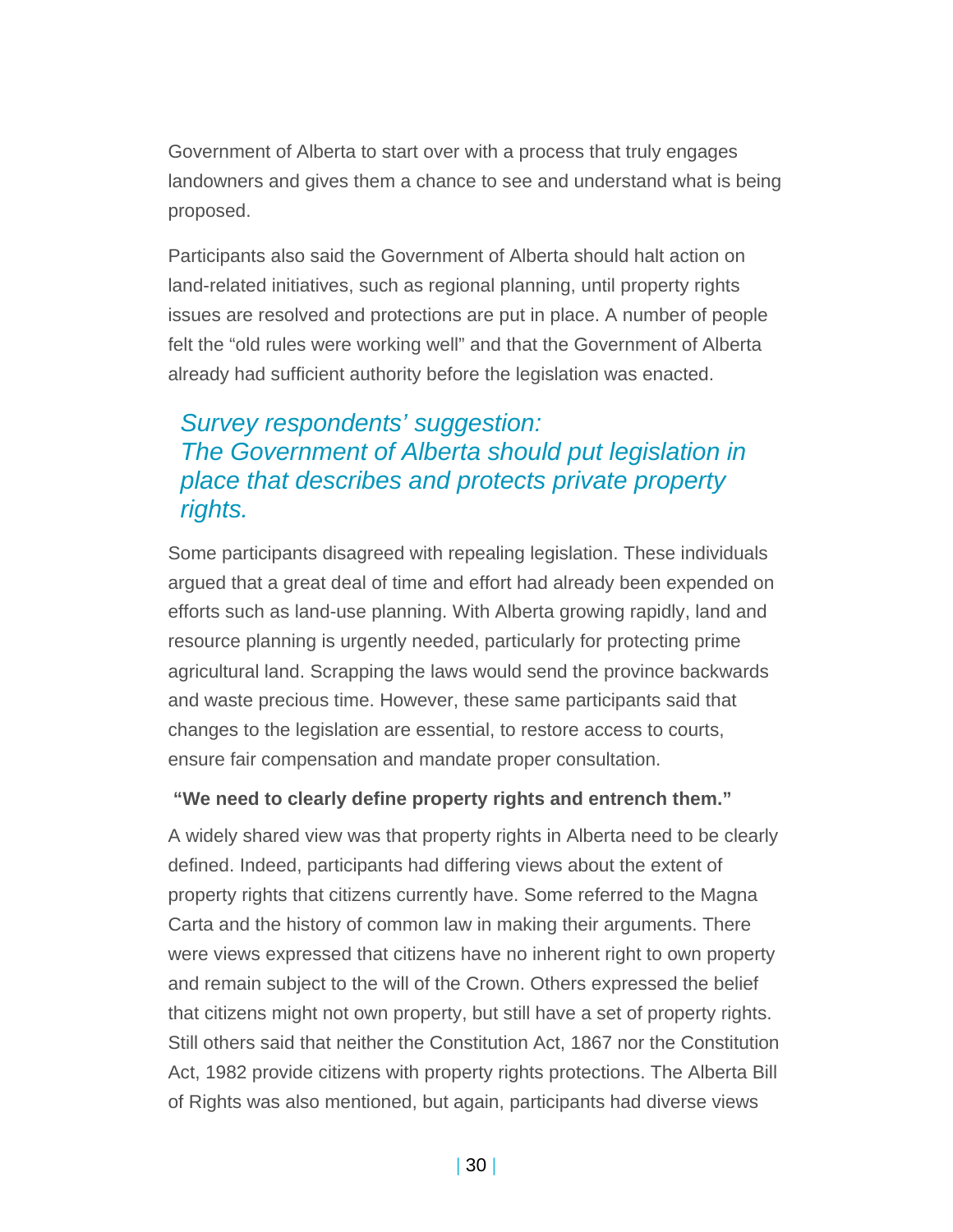about what that document says and means, and whether it affords Albertans sufficient protection.

In light of these varying perspectives, people made the point that "we don't even know what we mean by property rights". This lack of fundamental clarity results in a lack of context, which makes it difficult for the public to have a proper debate on land-related issues and legislation. Participants said that legislation should be developed and enacted that defines and protects property rights for Albertans. This legislation should take priority over all other statutes and regulations, thereby ensuring that no landowner can have their property rights violated or infringed.

Participants said this legislation should make it clear that property rights apply not only to land, but also to leases and statutory consents. It was also suggested that the legislation cover issues currently in the Surface Rights Act, specifically rights of access. People listed a number of rights that should be set out in the legislation. These include: the right not to have property rights taken or infringed without due process; a right of access to the courts; and the right to full and fair compensation. Defining these rights in law, participants asserted, would help ensure that the public good is balanced with sufficient protection of individual Albertans' rights.

#### **"Government needs to start getting serious with industry."**

Many people stated a belief that the relationship between the Government of Alberta and industry has become "a little too close for comfort." A growing feeling among landowners is that government "permits industry to get away with cutting corners" and "looks the other way when things go wrong." Landowners' property rights are being impacted as a result.

Participants advised the Government of Alberta to place higher expectations on industrial players, including their practices and their record of environmental stewardship. Government must ensure that Alberta's air, water and land are kept healthy and clean. Many encouraged the government to quickly implement a cumulative effects approach to regulating industrial development.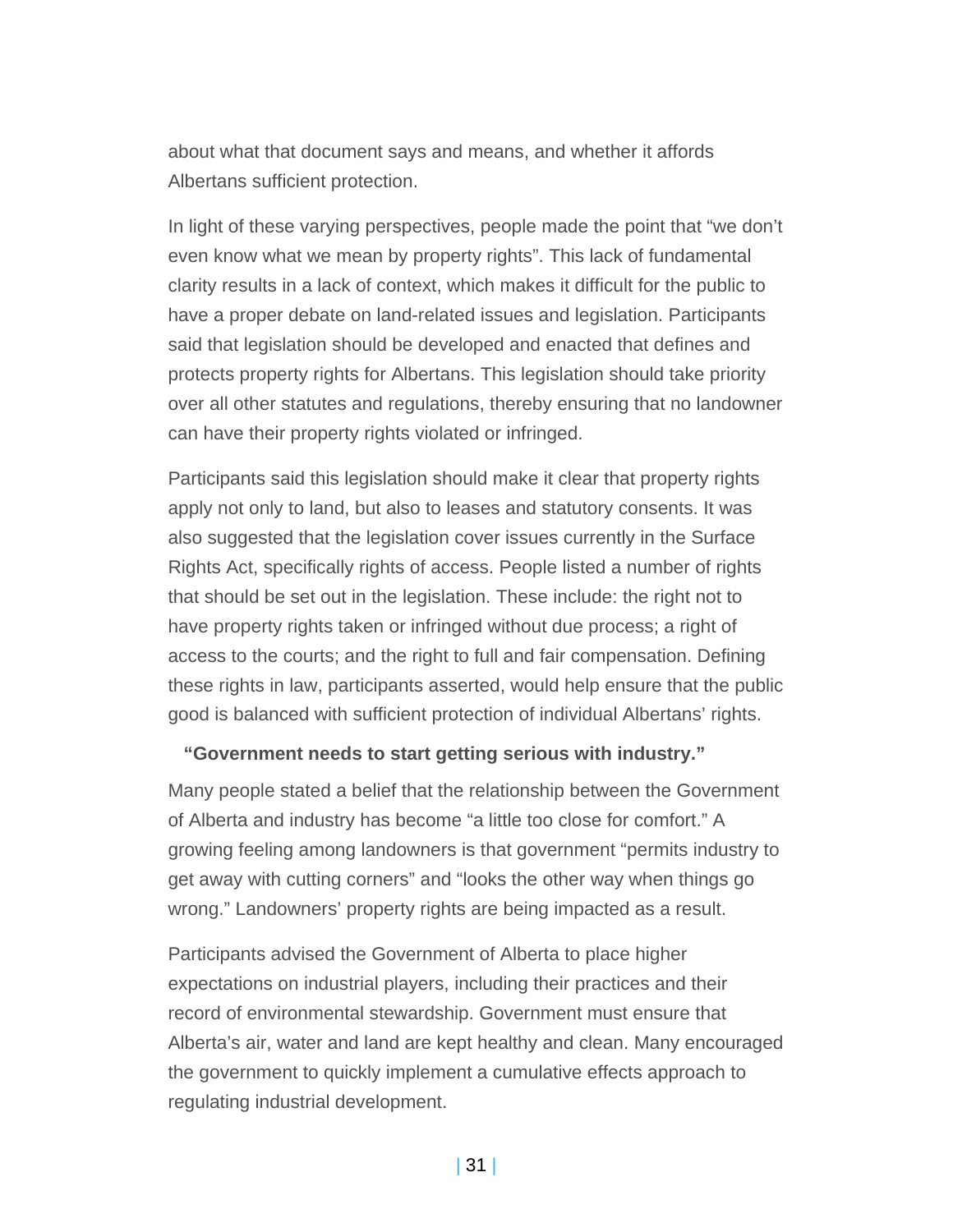It was also suggested that government force industry to use existing corridors and rights-of-way when placing infrastructure. This would help reduce land disturbance and, in so doing, reduce interference with landowners' property rights. People shared examples of companies choosing to route pipelines through their undisturbed land, even though a minor detour could be used to run the pipeline along an existing roadway. Others told stories of companies building new access roads to their energy facilities, even though existing access roads in close proximity could largely be used. Participants described these issues as "largely common sense," and said that government policies should force industry to use some.

Fundamentally, participants said, government needs to "remember who it works for." Albertans expect their government to look out for the rights of individual citizens, not the profits of large corporations.

### *Theme: Update Protective Legislation and Regulation, Overhaul Compensation*

#### **"Compensation needs to be comprehensive and consistent."**

Participants called existing compensation frameworks a "patchwork." Compensation methods are calculated differently under various statutes, depending on what is happening to the land or lease, and what is being taken. For example, compensation for having an oil well on a landowner's property is different from compensation paid when the province takes land for a highway. People said that the model used to calculate compensation should be more consistent.

Overwhelmingly, participants said that compensation should be "full and fair," although there were diverse views on what that means. Many argued that the Expropriation Act should always be used when the government wishes to take away or infringe upon any property right. People said this Act provides for multiple heads of compensation, making it truly full and fair.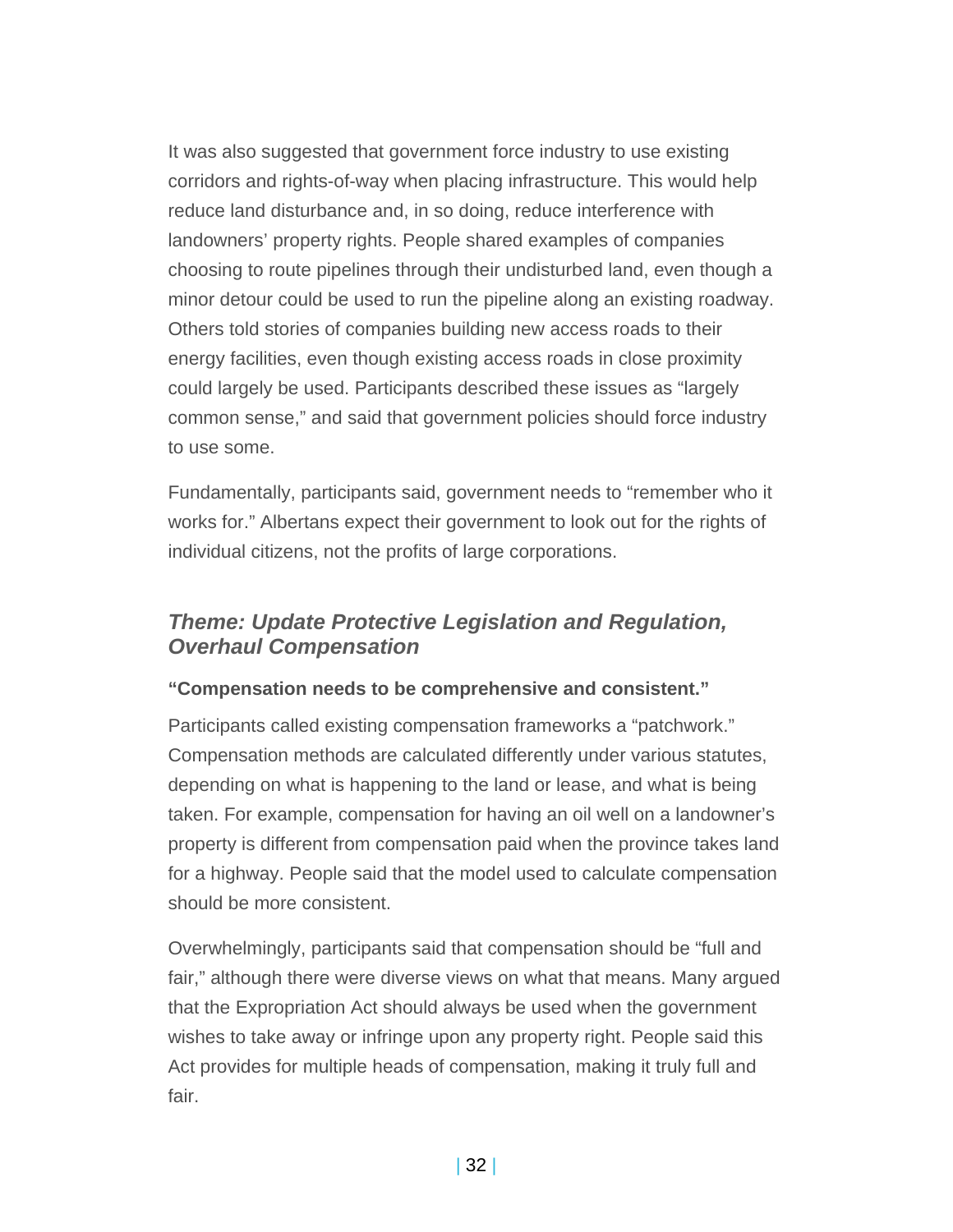Participants offered some bedrock principles for making compensation fair and full. These included:

- Compensation should be paid for any change that reduces the use, enjoyment or value of a land or statutory consent. This includes cases where a regional plan places a new restriction on a piece of land.
- Landowners should be entitled to more than the current "fair market value" of their land. If landowners wanted to obtain fair market value, they would willingly sell their property on the open market. When a landowner is forced to sell or relinquish a property right, they become an "unwilling seller," and a premium should accordingly be paid.
- Compensation should cover more than today's land value. It should also consider lost economic opportunity resulting from the property right infringement. For example, land under and around an oil well can not be used to grow crops; this land could otherwise generate income.
- Compensation should be paid as long as something is impacting the land. For example, abandoned pipelines left in the ground continue to impact the landowner and restrict what the land can be used for. Albertans recognize that some unused encumbrances may have a future value, but note that where compensation for the encumbrance is light or non-existent, the potential for a future use can be an excuse for not addressing it.
- Landowners should be compensated for the ecological goods and services they produce on their land, and from which all Albertans benefit. Currently these are not valued by the marketplace. Landowners effectively give these away for free.

Also discussed was the nature of compensation systems, with many saying that approaches need to change. People criticized industry for what they saw as a "divide and conquer" approach to negotiating with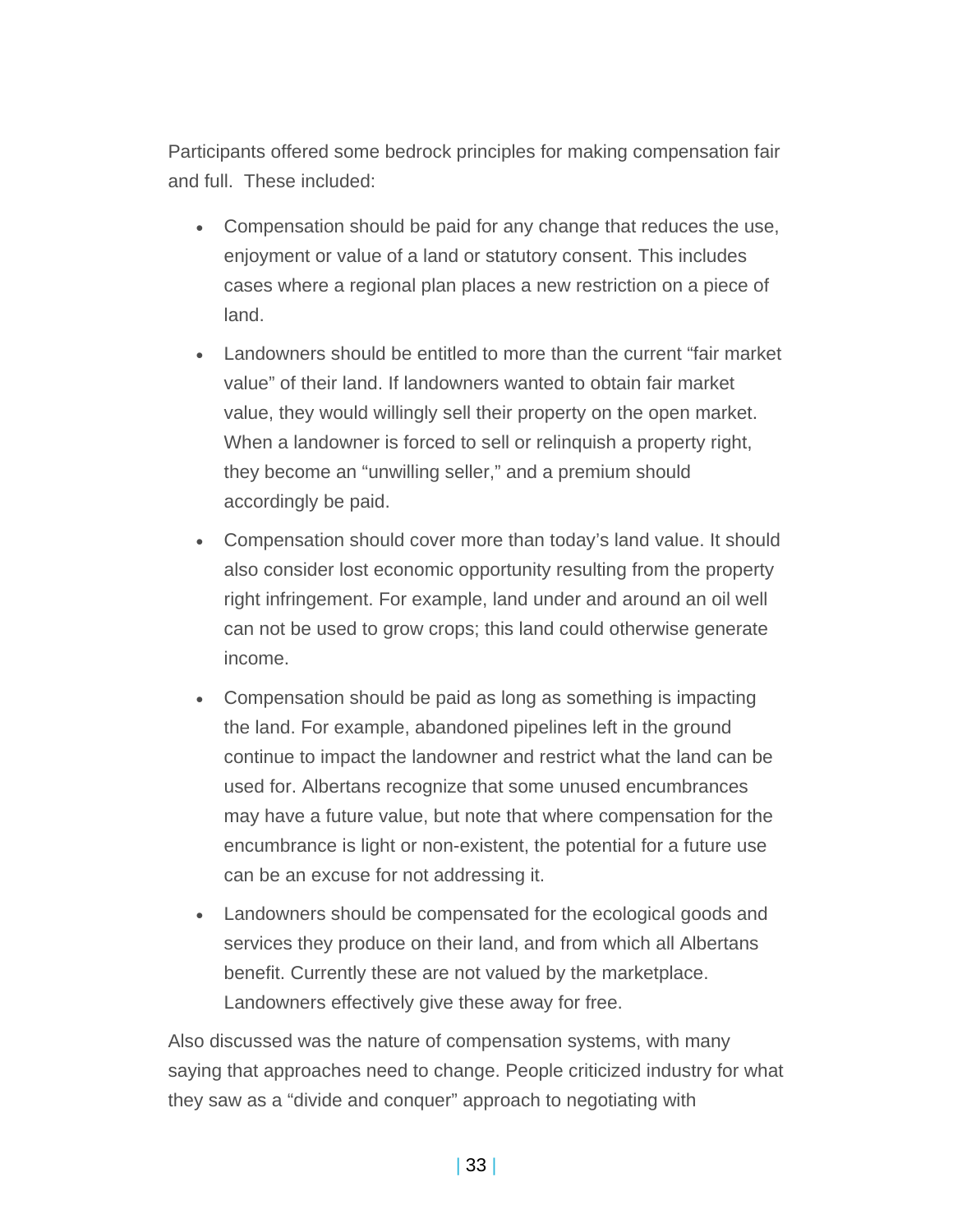landowners. This signals bad faith and pits landowners against one another, creating difficulties for smaller communities. At the same time, participants said, landowners can not be treated with a "one size fits all" approach. Each landowner should be dealt with individually, since each owner's land and circumstances are unique.

Participants said that approaches taken by industry and government must be fair. Fair and negotiated settlements should be reached with each landowner, not dictated by more powerful industry players or government. It was also said that "landowners should have the right to say no" to a project on their land. Under the current system, the word "no" isn't provided as an option.

Another suggestion was that compensation frameworks should be modernized to recognize the broader impacts of projects. For instance, nearby landowners should also receive compensation, perhaps based on a sliding scale. Even if a lease, pipeline, road or power line is not on their land, neighbouring landowners feel an impact in terms of nuisance, or loss of use or enjoyment.

### *Survey respondents' suggestion: Property owners' and land users' compensation amount for decisions that impact their rights should be negotiated case by case.*

Participants emphasized a crucial bottom line: if an individual's land or statutory consent needs to be taken away or infringed for the "public good", then the public should be willing to pay for that – fairly and fully. Some people observed that proper compensation will lead to more efficient use of land. If it is too cheap and easy to take land, then too much rural land will be taken for projects, resulting in less land for growing food and generating ecological goods and services.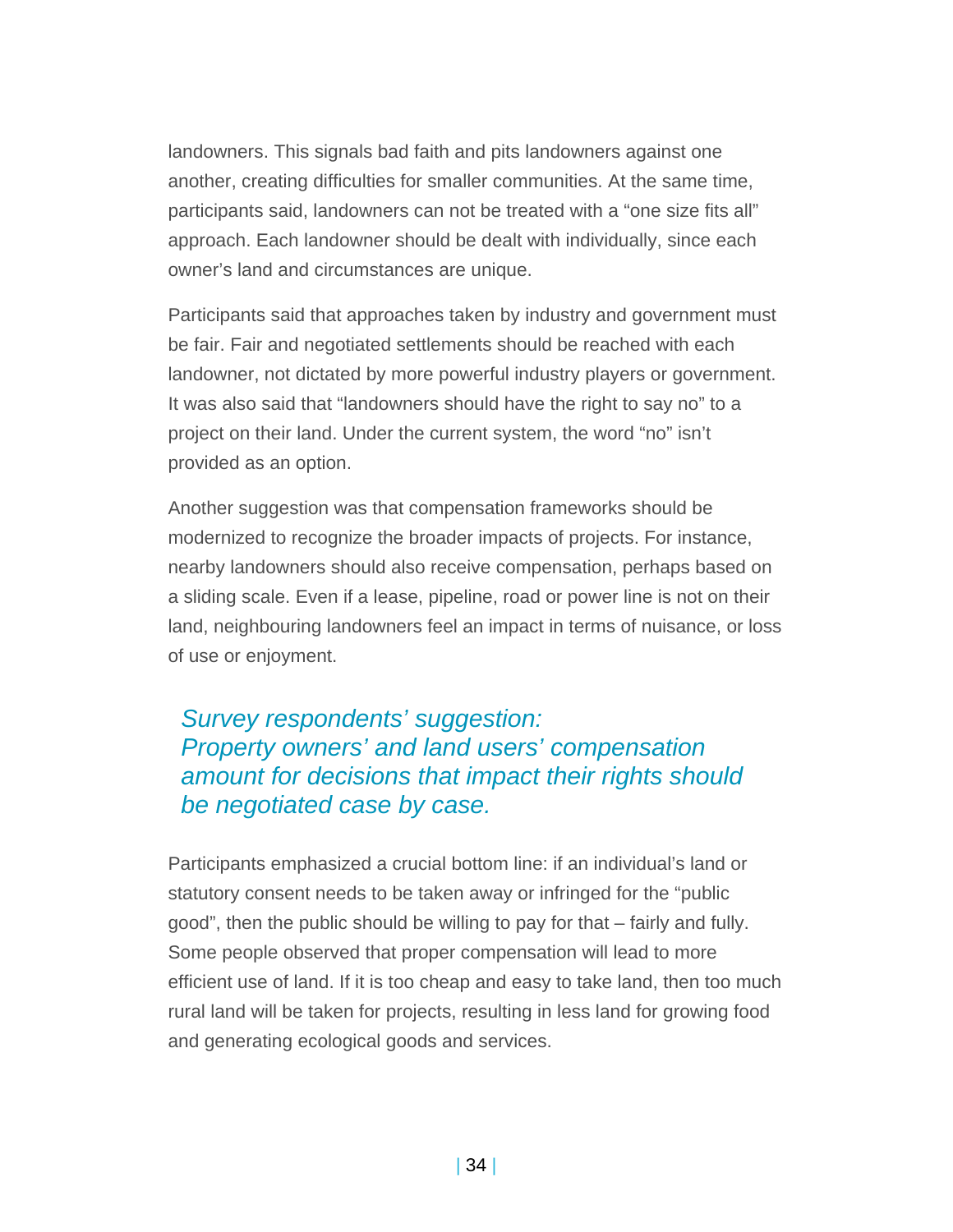### *Theme: Imbalance of Power*

#### **"Landowners need someone, somewhere that will look out for them."**

Although access to the courts is essential, participants explained, most landowners would prefer not to go to court. Court cases are adversarial, stressful and expensive. Ideally, landowners can reach a fair, negotiated agreement with industry or government in situations where land or property rights will be impacted. However, participants stressed that negotiation should take place on a level playing field. Currently it does not.

Participants reiterated their concern that landowners do not have an independent advocate that looks out for their interests. Many stated a belief that the ERCB, SRB and AUC have become too slanted toward industry. Government is also seen as less than neutral. In many cases the government is creating the impact and is sitting across the table from the landowner. In cases where the landowner is dealing with the energy industry, the Government of Alberta is not truly impartial because it wants to maximize royalties from the development of Crown minerals.

It was suggested that an office or organization be established to provide landowners with resources such as:

- Information about property rights and compensation;
- Tools that help individual landowners negotiate with other parties;
- Information and assistance in navigating regulatory bodies when a landowner wishes to object to a proposal or can not reach agreement with another party;
- Subsidized or fully-paid-for legal assistance to landowners.

Some people suggested the Farmer's Advocate could be enhanced to provide these functions.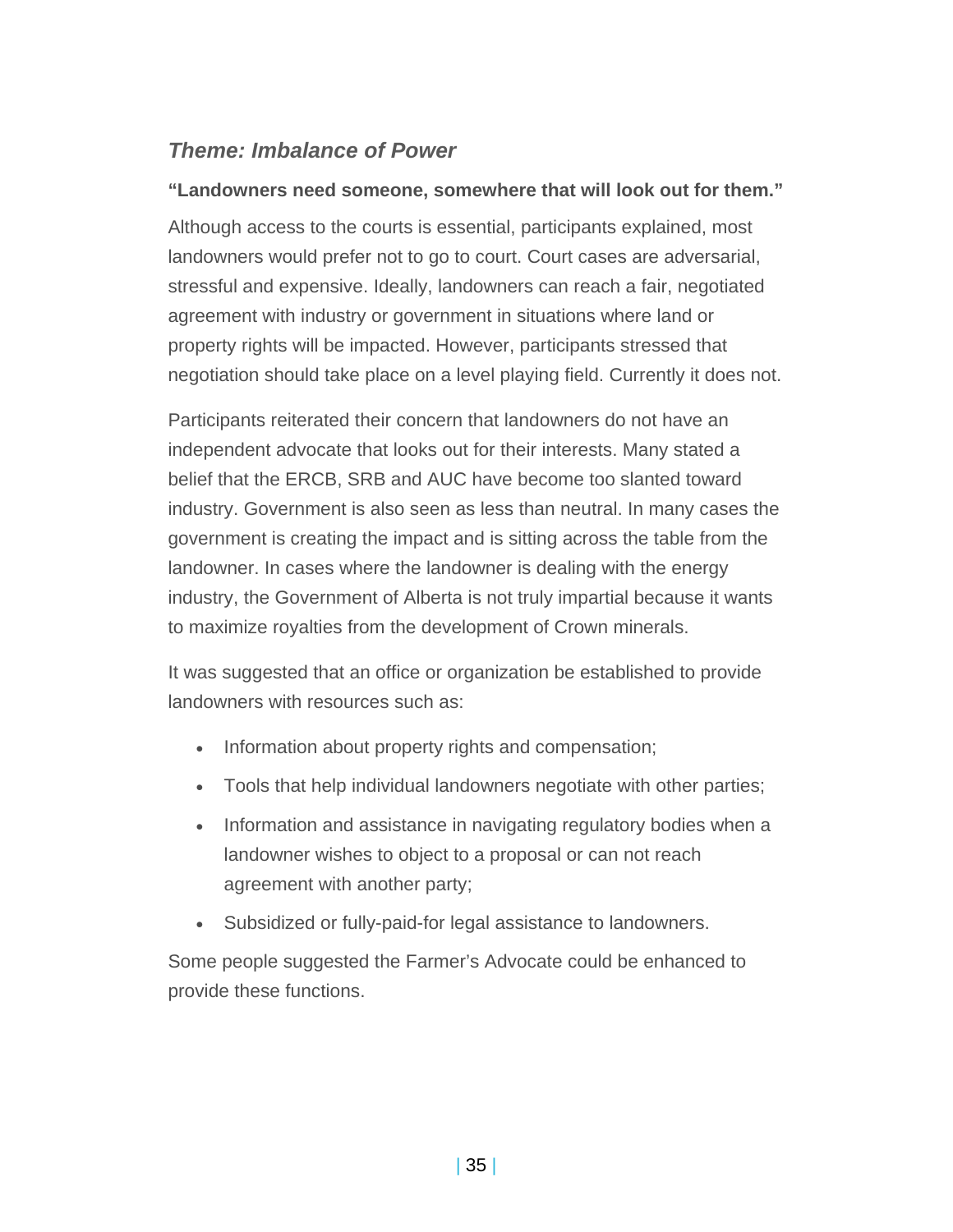#### **"Access to the courts is fundamental for a free and democratic society."**

The message from participants was direct and overwhelming: the Government of Alberta must fully restore access to the courts. Where legislation has taken away that right, it must be reversed.

People stressed the importance of courts in the functioning of a democracy. There should always be a right of appeal to an independent court. This is particularly important when landowners face the prospect of government making decisions and taking actions that will impact their property rights. In these situations, government cannot provide unbiased oversight. Citizens need access to a truly independent body, separate from government, to assess rights and remedies. Access to courts is essential for Albertans to have due process.

#### **"Albertans need truly impartial regulatory bodies again."**

A strong message received from participants was that the Government of Alberta should make changes to the ERCB, AUC and SRB and other decision-making bodies. The decisions made by these bodies – such as granting a right of access, awarding compensation, or approving an energy project – fundamentally impact the property rights of landowners. These bodies must be independent, so that their decisions are truly impartial and based on evidence, not political whims.

People suggested the Government of Alberta should alter the nature and membership of these bodies' boards. Rather than being accountable to a single minister or to Cabinet, the board members should be accountable to the entire Legislature or directly to Albertans. Instead of appointments by the minister, participants said, board members could be elected by the public or hired by a non-partisan committee.

It was also suggested these bodies should use processes and controls that are more like the courts. For example, there should be real consequences when an individual or company misrepresents facts or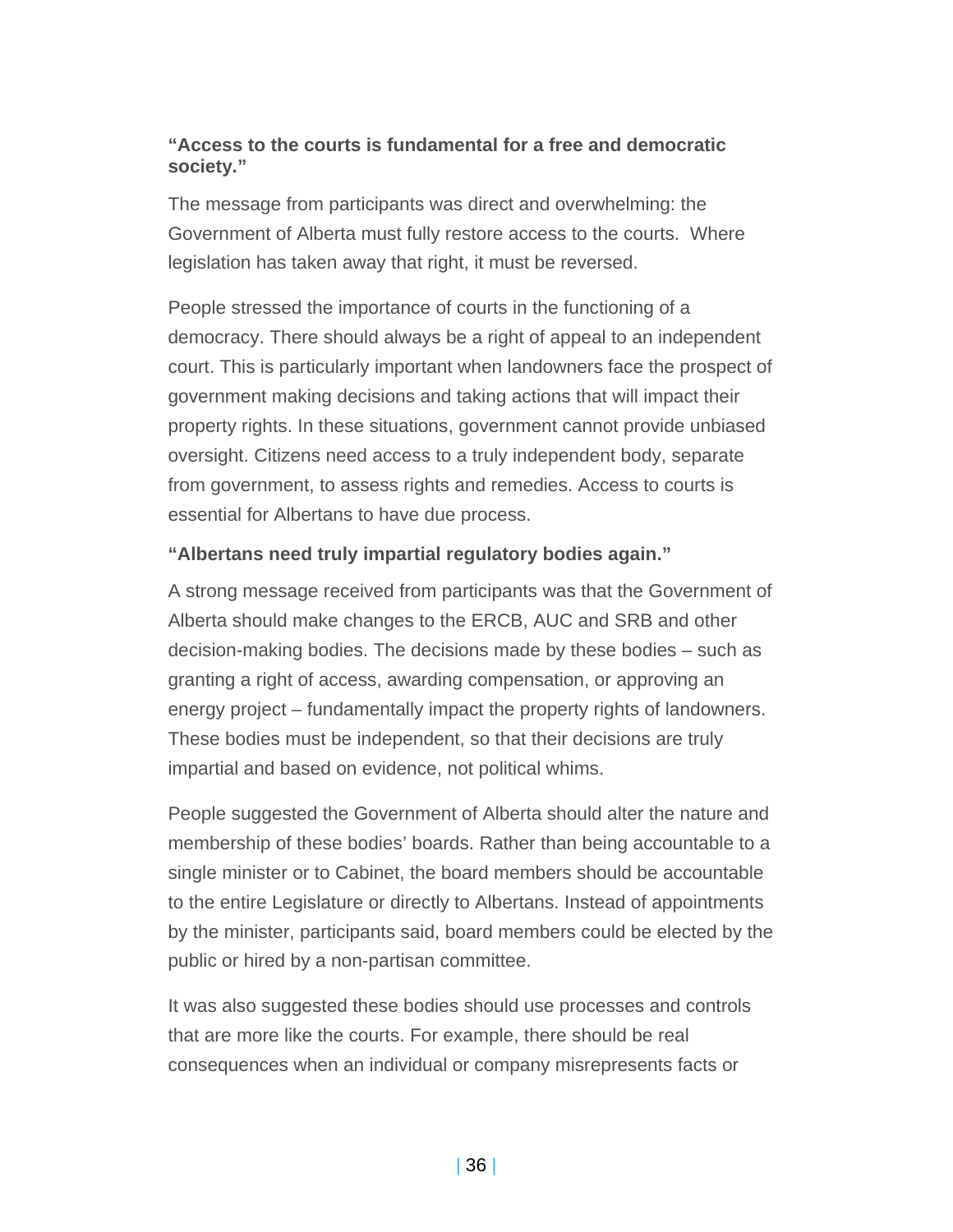gives false testimony. There should also be better rules around what kind of evidence can be advanced or relied upon.

Another comment was that board members of decision-making bodies should "learn what's happening on the ground." Many participants felt that board members make their decisions in large urban centres, isolated from the realities of rural life. As such, they might not fully appreciate or consider how their decisions will impact families' lives and livelihoods. People said that decision-makers should be required to visit the land and the site that is the subject of the decision.

#### **"Landowners have the right to know what's happening on our land."**

A much greater level of information should be provided to landowners, participants said, especially when it comes to industry projects. Even though the Crown often owns the minerals beneath the surface, the Government of Alberta must remember that what happens underground can have an incredible impact on the surface. For this reason, landowners deserve to have access to any and all available information about the activities taking place. This includes the results of industry and government testing. People cited a number of areas where they want more information, including:

- the implications of hydrofracking, particularly with respect to groundwater sources, soil quality, and the movement of oil and gas underground;
- the integrity of abandoned facilities, including their impacts on water and soil; and
- the environmental consequences and impact of industry activities.

Participants said the general public should also have access to more information about land and resources. This have more information should be available to the general public. In particular, all Albertans should have access to the results of environmental monitoring so they can judge for themselves whether industry is meeting expectations. The public should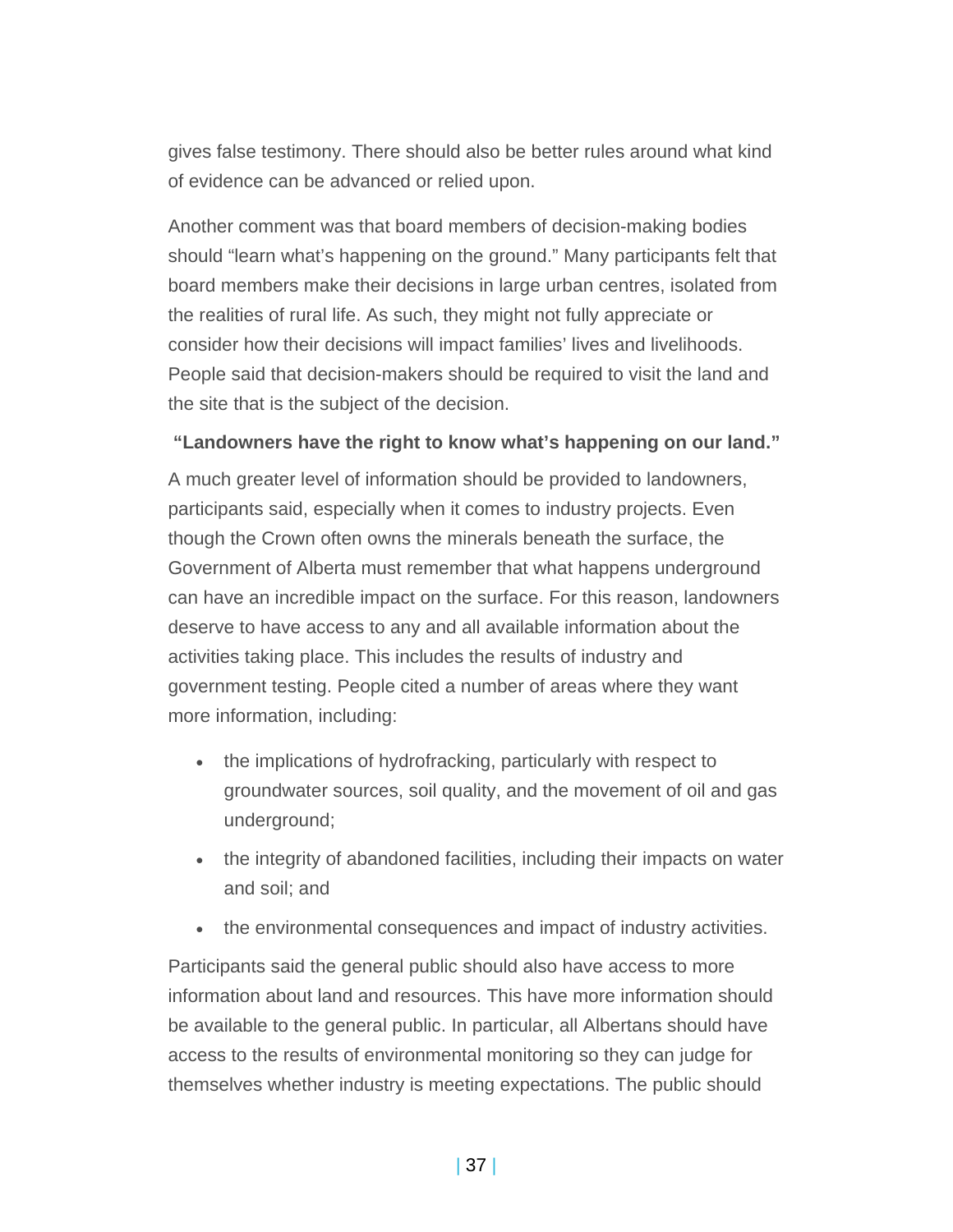also have access to information about ERCB and AUC applications, including the status of applications, supporting documents, and decisions. To the extent possible, information made available to the public should be clear, understandable and written in plain language.

#### **"The system should be easier to access and understand."**

Steps should also be taken to make it easier for landowners to defend their property rights. Participants said it is hard to navigate the many regulatory entities and processes that are currently in place. This adds an additional level of frustration and stress, and makes it more challenging to defend property rights. Reducing the complexity of these processes and making the system more straightforward would be beneficial. Landowners must be able to easily obtain information and participate in decision making when a project or land use change stands to impact their property rights.

However, people cautioned that streamlining the system should be for the benefit of landowners. It should not have the effect of reducing the level of scrutiny when companies apply for project approvals. Landowners must always have a fair chance to provide input on a project before it is approved.

#### **"The whole point of land titles is so that people know what's on the land."**

Information about land and property rights was also discussed in the context of the land titles system. Participants stressed that buyers and renters of land need to have a clear picture of how the land might be encumbered or restricted. Several people relayed stories about individuals or developers buying homes or land, only to discover later that they lie within an emergency planning zone (EPZ) or have abandoned energy facilities underground, and consequently have restrictions on their land. While it was acknowledged that individuals and companies should always "do their homework" before investing in land, participants said it should be easier for Albertans to scope out these kinds of issues.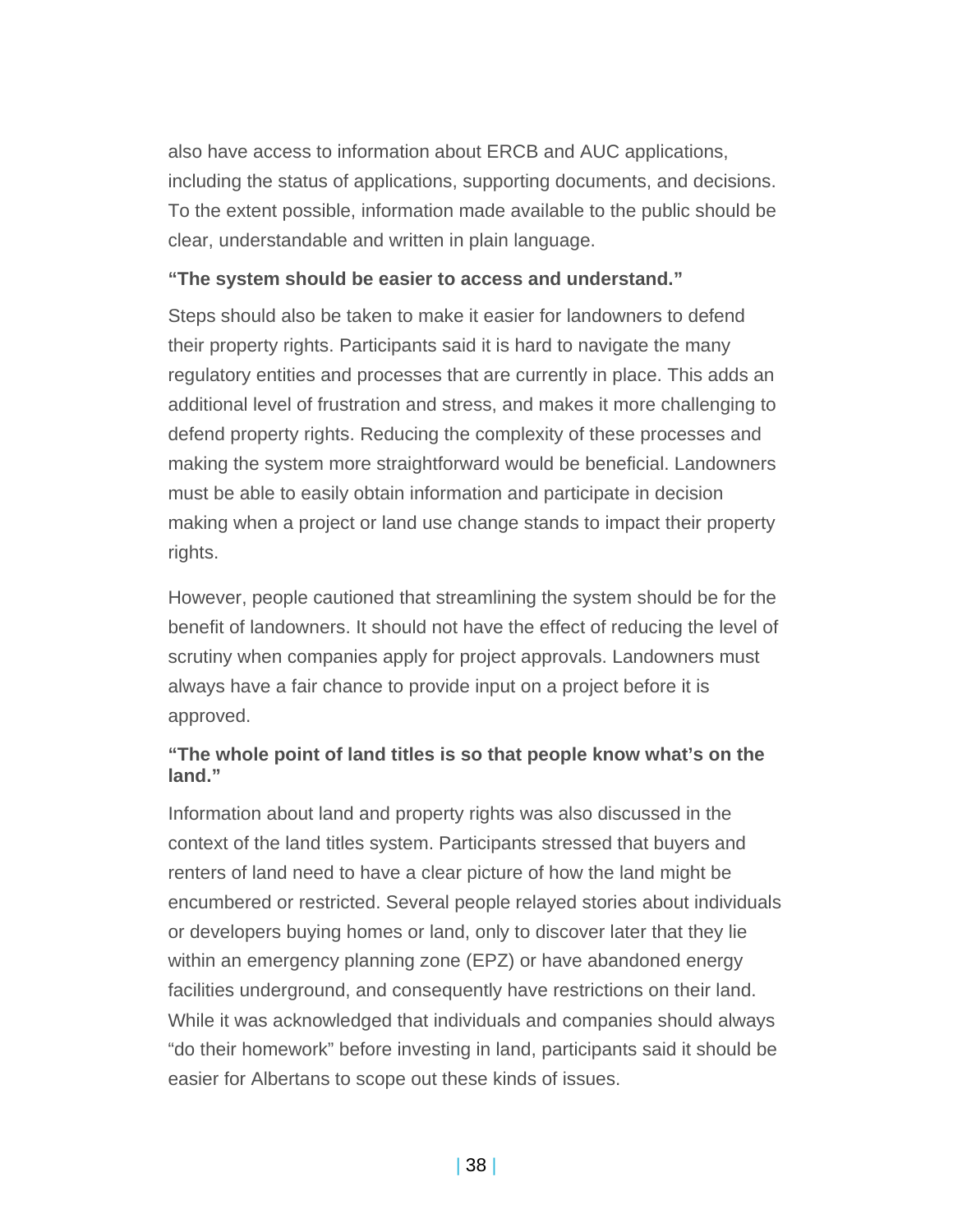Many suggested improvements to the Land Titles system. It was noted that the purpose of Land Titles is to provide clear information about land, including surface and mineral ownership, caveats, rights-of-way, encumbrances and other issues that impact use, enjoyment and value. People said more information should be listed on land titles, including locations of abandoned energy facilities and whether land lies within an EPZ. Freehold mineral owners asked that "deep rights reversion" rights also be noted on title. Several participants noted that, presently, the Land Titles office deliberately removes energy facilities from the land title when those facilities are deemed "abandoned," even though are still buried in the ground and have continuing consequences for landowners.

Another suggestion was for the Government of Alberta to provide more information about land during its land sales process. Prospective industry bidders would then have an easier time determining what impediments there might be on the land. This might help avoid landowner-industry conflicts down the road.

#### **"Make things easier to read, so people can understand what's happening."**

Participants also had suggestions for how information should be conveyed. Many emphasized the need for communications that everyone can understand. Although land use and other property-related topics can be technical and complex, it is vital that industry and the Government of Alberta work hard to use plain-language communication to the extent possible.

Information also needs to be consistent. Some people said the information they received about legislation was different, depending which ministry, Minister or MLA they contacted. This generated confusion, worry and suspicion. When government will take action that impacts Albertans' land and property rights, it is essential that the details are clear, certain and consistent.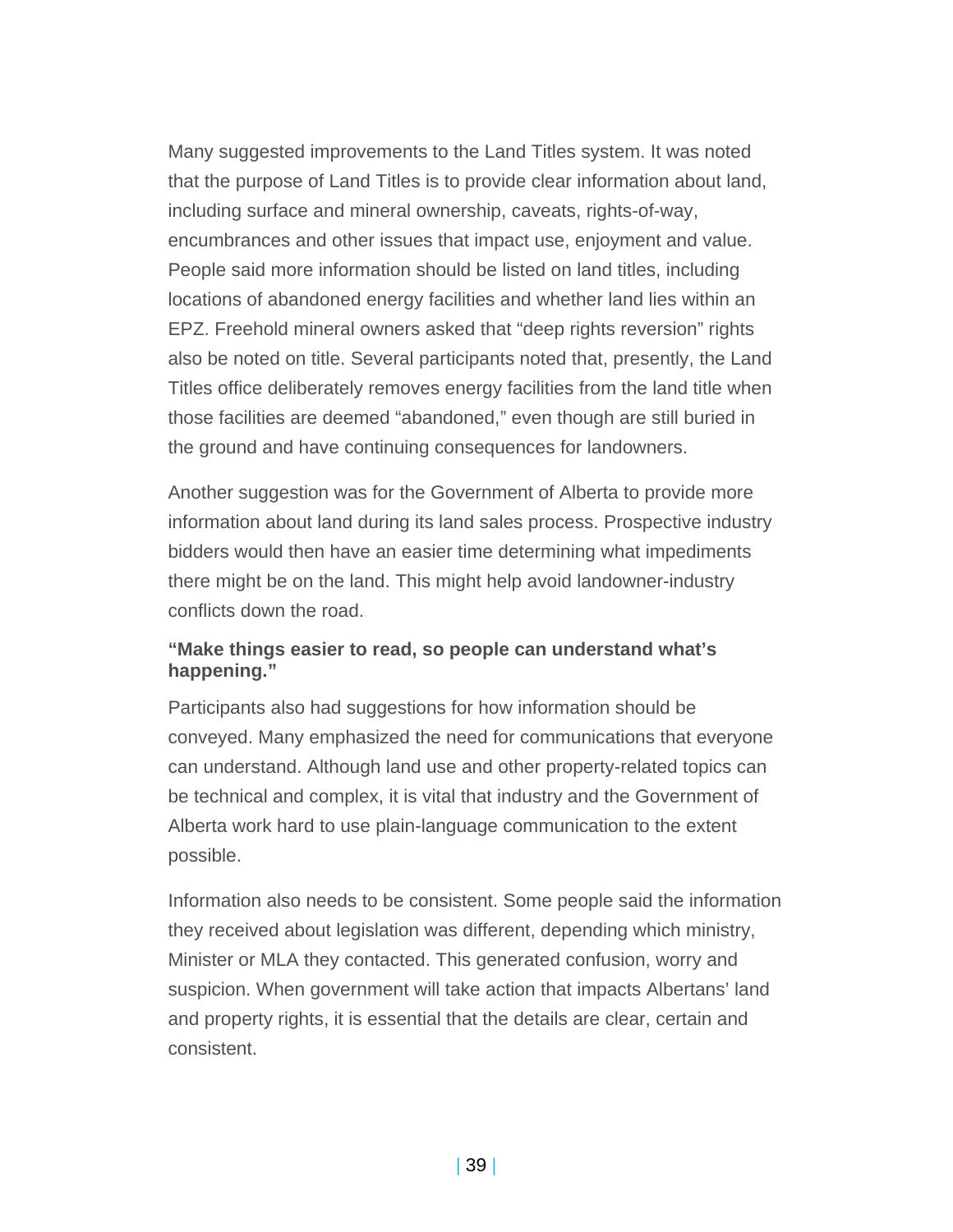People also said that the Government of Alberta could do a better job of "getting the word out" about proposed legislation and initiatives. One suggestion was for government to work through existing "synergy groups" in the province. These groups have established networks among stakeholders, the energy industry and the general public, and as such, can be ideal for facilitating communication and dialogue.

#### **"Give power back to municipalities."**

As an alternative to centralizing decisions at the provincial level, participants suggested that municipal governments should have more authority when it comes to decisions about land use. People noted that local governments are "closest to citizens". They argued that local governments are also better positioned to make decisions about land use, since they understand local needs and circumstances.

Another suggestion was that municipalities should be given a special role in decision-making processes of the Government of Alberta, the ERCB and other bodies. Involving municipal governments earlier in these processes could help avoid troubles down the road. Municipal governments could draw on their local contacts and local knowledge to identify potential conflicts and recommend and broker solutions that work for project proponents and landowners.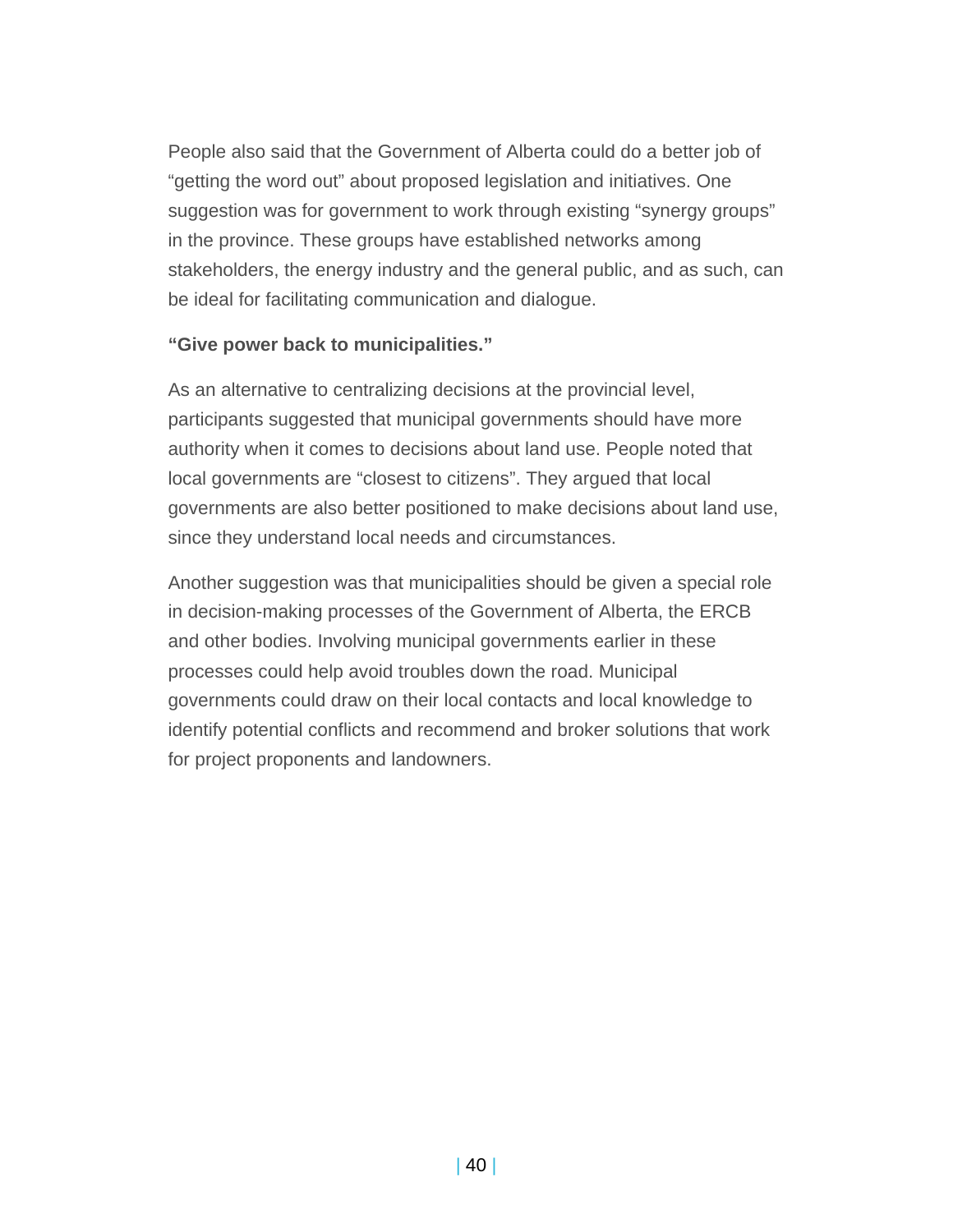## **WHERE WE GO FROM HERE**

It is clear that Albertans care deeply about their property rights.

For landowners, leaseholders and freehold mineral owners, the land and minerals under their feet represent far more than a means to make a living. They also represent a way of life.

The lives of Albertans are intrinsically bound with the land and resources they own, manage and care for. In many cases this link has existed for generations. These special relationships form part of their history, their cultures and their identities. They are woven into the fabric of entire rural communities.

Property rights are at the core of that way of life. They underpin everything that happens with land and resources. Albertans depend on having and being able to exercise these crucial rights. They rightly and understandably wish to see these rights preserved and respected.

The individuals who participated in this process presented a range of views to the Task Force, but an overriding message came through very clearly. Albertans want certainty when it comes to their property rights – certainty about what those rights are; about the rules for how industry and government must respect those rights; and about what must happen, financially and legally, if those rights are infringed or impacted.

Participants also sent a message about their hopes for the future. Far from being opposed to progress, Albertans recognize that more roads, industrial projects and utilities might be needed as our province continues to grow. By and large, they understand their land may need to play a role in helping build a better Alberta through these kinds of developments.

What they ask is for greater openness, transparency and fairness when their property rights are at stake, and better respect for due process and the rule of law as decisions are made.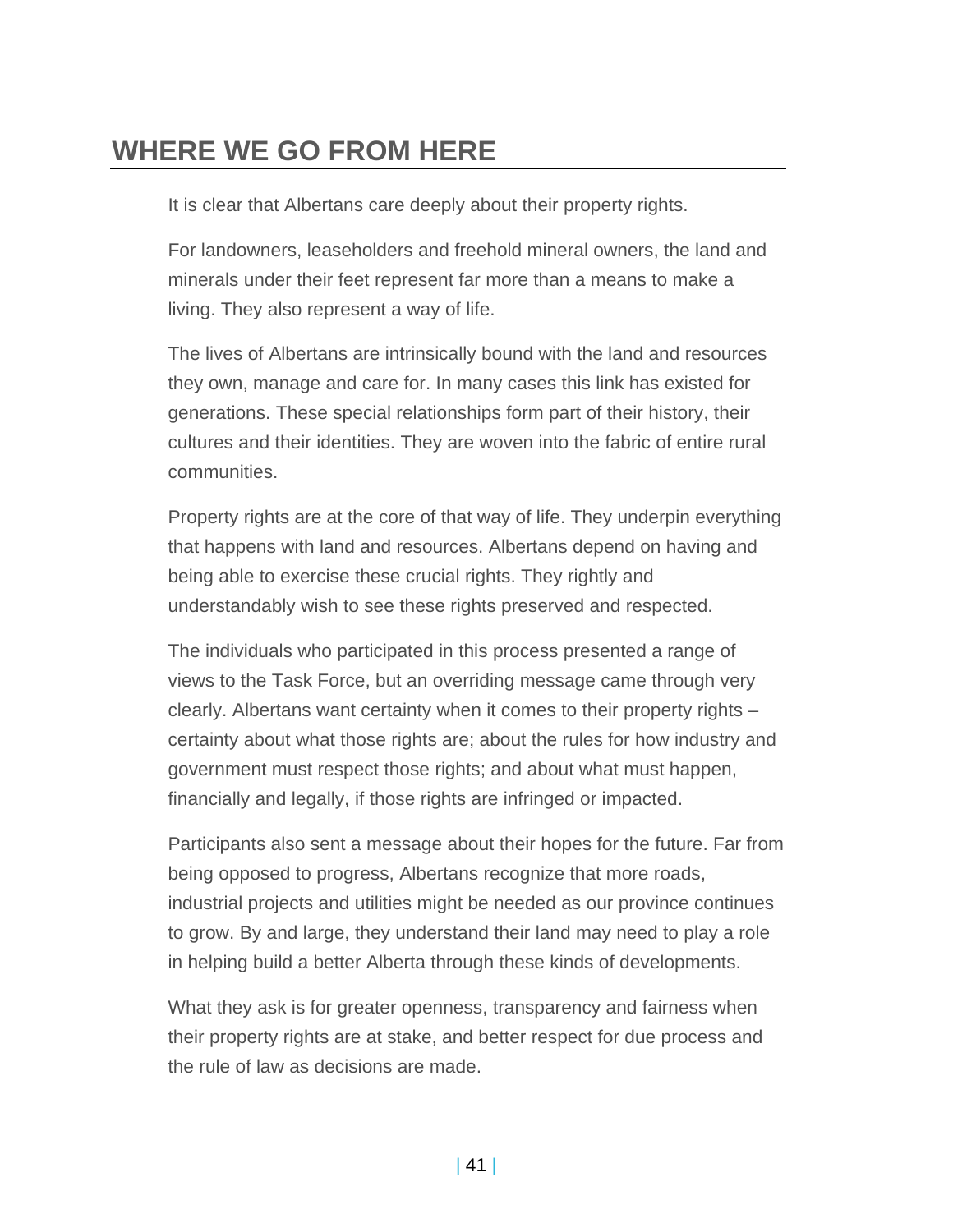Though the Task Force heard comments about certain legislation, there were many more concerns expressed about the broader processes and systems currently used to make decisions and approve developments, and how these impact property rights.

These issues are extremely complex. The processes and systems in use today have arisen and evolved over decades, as our province has grown and changed. They are also highly inter-related; changing certain processes will have significant impacts on others. It is important the Government of Alberta takes time to carefully examine how to make these processes work better for Albertans. Indeed, a great many Albertans said that government should not act in a rash and hasty manner when considering changes that affect land, resources and rights. Otherwise a difficult situation can easily be made worse.

At the same time, there are areas which the Government of Alberta can address in the shorter term. Clearly, opportunities exist to improve public engagement around land and resource management policies. Landowners, stakeholders and all Albertans should be meaningfully engaged that they can influence policies and legislation. Engagement processes must provide sufficient context and greater detail about what is proposed, so that Albertans can offer informed input on issues that will impact their lives.

Government also has opportunities to improve communications with landowners, stakeholders and all Albertans. In particular, more work can be done in the short term to enhance public awareness about landowners' rights and how those rights are to be respected; and about government's expectations of industry when energy and other developments will affect Albertans' private property rights.

In addition, the rich and valuable input received from Albertans will be used by the Government of Alberta to consider lasting solutions to the complex issues raised in this process. This will include short, medium and long term actions that can provide greater certainty and better respect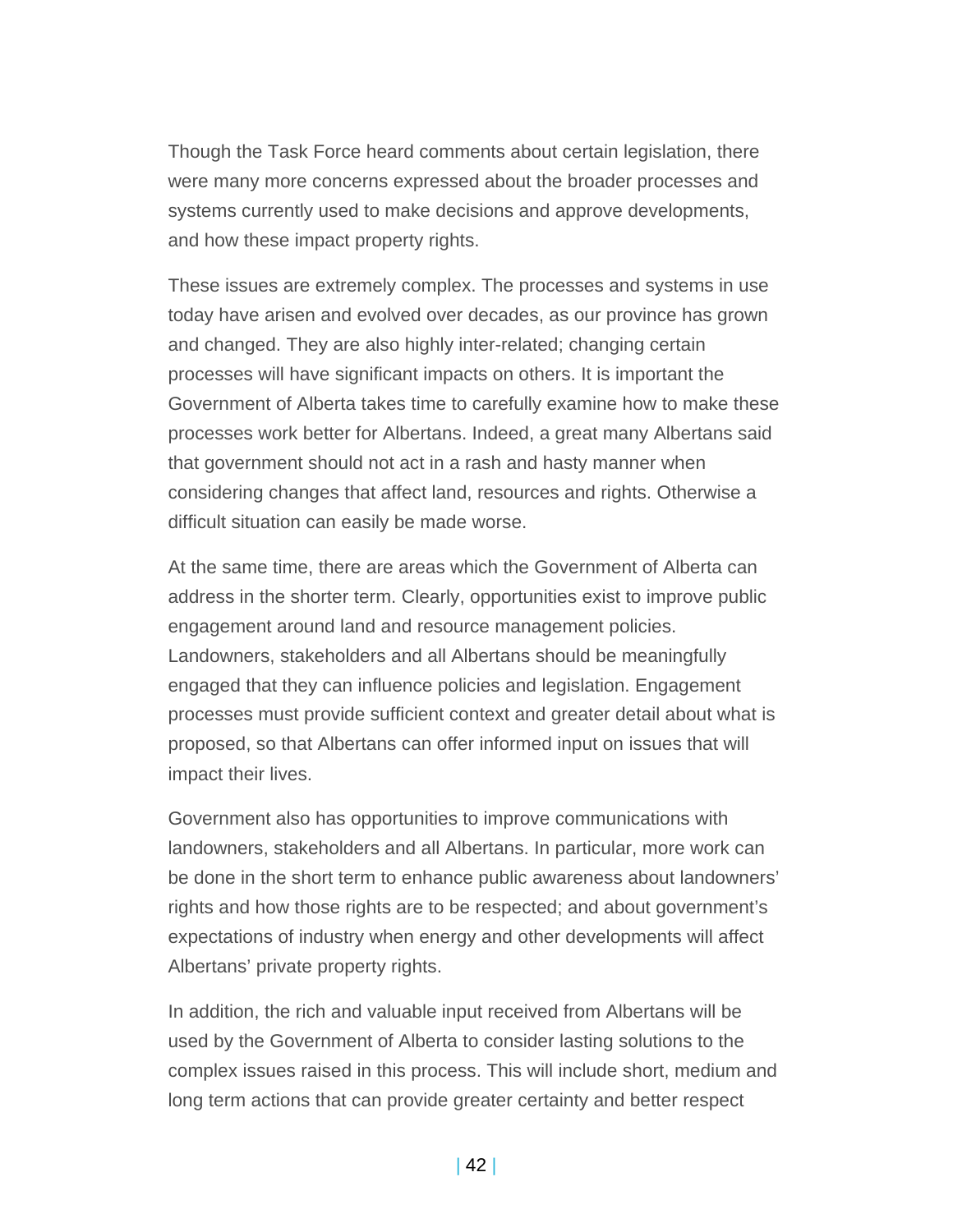property rights. Landowners, leaseholders, freehold mineral owners, other stakeholders and all Albertans will be appropriately engaged so that their views can inform proposed changes and solutions.

On that note, the Task Force wishes to again thank the many Albertans who participated in this consultation process – through the survey, written word, or attendance at a meeting. Their insightful viewpoints and firsthand experiences provided informative learning opportunities for members of the Task Force and for other MLAs who also attended.

Thanks are also extended to the team of facilitators whose valuable assistance with the stakeholder meetings and community sessions enabled the Task Force to focus on listening to Albertans.

The Task Force believes this consultation process represented a new approach to listening. Albertans want to have a useful dialogue that shapes how the Government of Alberta approaches property rights and many other important policy issues. A vital part of true dialogue is for government to listen – openly, attentively and respectfully.

Based on that strong foundation, meaningful and lasting changes can occur and together we can build a better Alberta.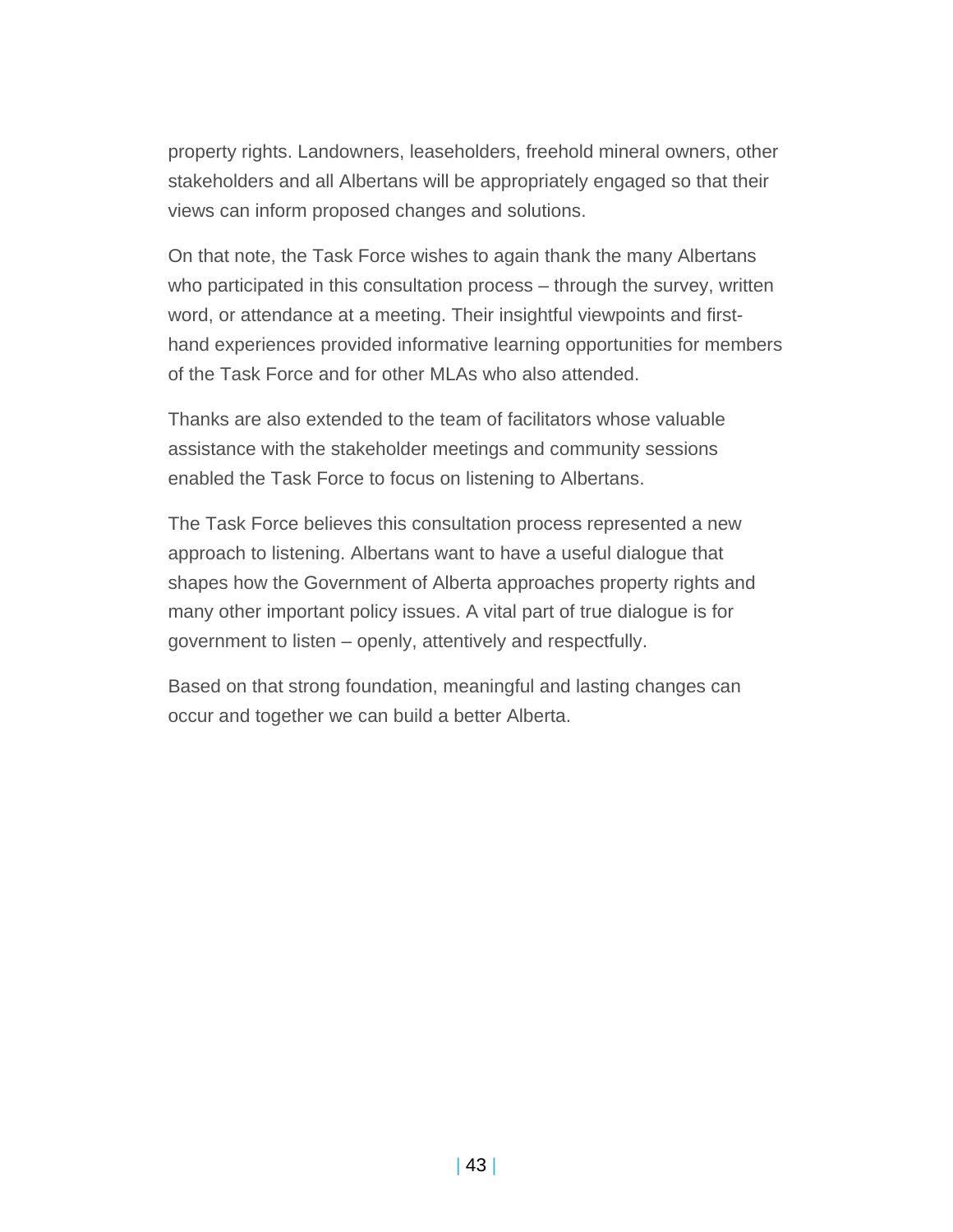## **APPENDIX**

### **Stakeholder Associations Dialogue Sessions and Attendees**

#### *December 13, 2012 – Leduc, Alberta*

- Alberta Association of Municipal Districts and Counties
- Alberta Fish & Game Association
- Canadian Association of Petroleum Land Administration
- Canadian Association of Petroleum Producers
- Western Stock Growers Association
- Wild Rose Agricultural Producers

#### *December 19, 2012 – Airdrie, Alberta*

- Alberta Association of Municipal Districts and Counties
- Alberta Beef Producers
- Alberta Cattle Feeders Association
- Alberta Grazing Leaseholders Association
- Alberta Surface Rights Federation
- Alberta Surface Rights Group
- Canadian Association of Petroleum Producers
- Freehold Owners Association
- **Eastern Irrigation District Landowners Association**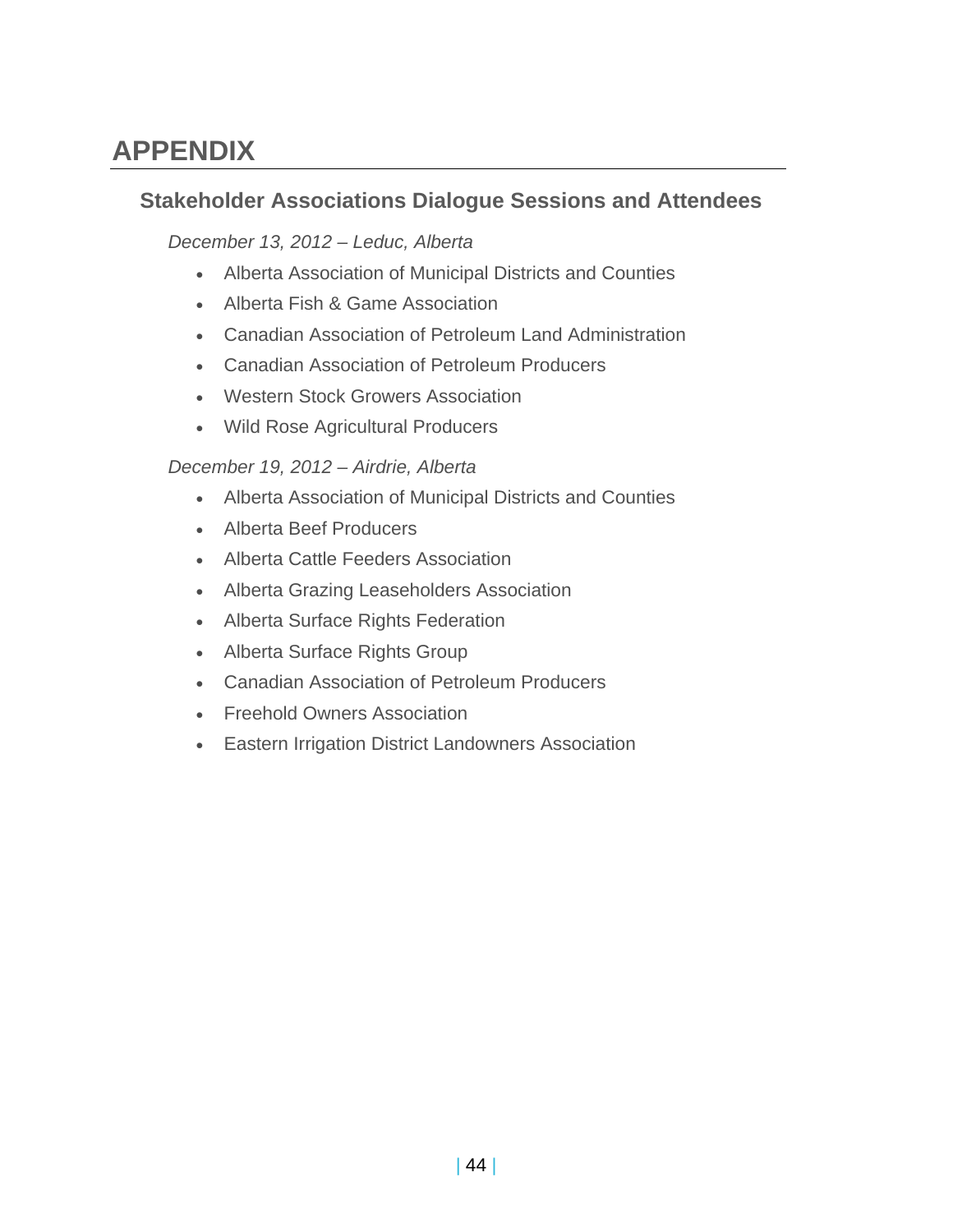| <b>Location</b>             | <b>Date</b>             | <b>Estimated Attendees</b> |
|-----------------------------|-------------------------|----------------------------|
| Grimshaw                    | January 9, 2012         | 41                         |
| <b>Grande Prairie</b>       | <b>January 9, 2012</b>  | 244                        |
| St. Paul                    | January 10, 2012        | 70                         |
| Westlock                    | January 10, 2012        | 75                         |
| Olds                        | <b>January 11, 2012</b> | 216                        |
| <b>Rocky Mountain House</b> | <b>January 11, 2012</b> | 66                         |
| <b>Brooks</b>               | January 16, 2012        | 72                         |
| Hanna                       | January 16, 2012        | 76                         |
| <b>Medicine Hat</b>         | January 17, 2012        | 80                         |
| Lethbridge                  | January 17, 2012        | 95                         |
|                             | <b>Estimated Total</b>  | 1035                       |

## **Estimated Attendance at Community Sessions**